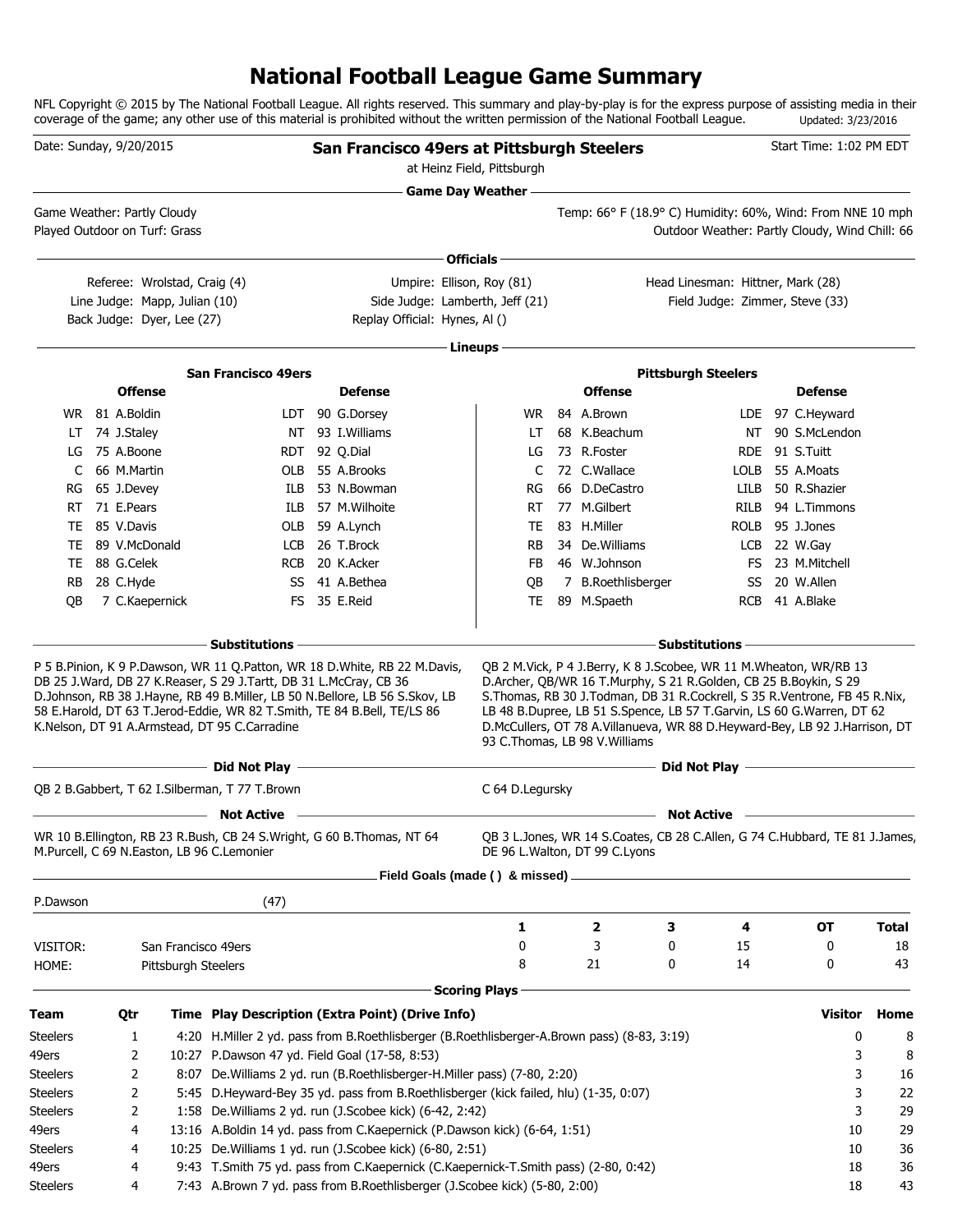## **National Football League Game Summary**

NFL Copyright © 2015 by The National Football League. All rights reserved. This summary and play-by-play is for the express purpose of assisting media in their coverage of the game; any other use of this material is prohibited without the written permission of the National Football League. Updated: 3/23/2016

Paid Attendance: 66,472 Time: 3:04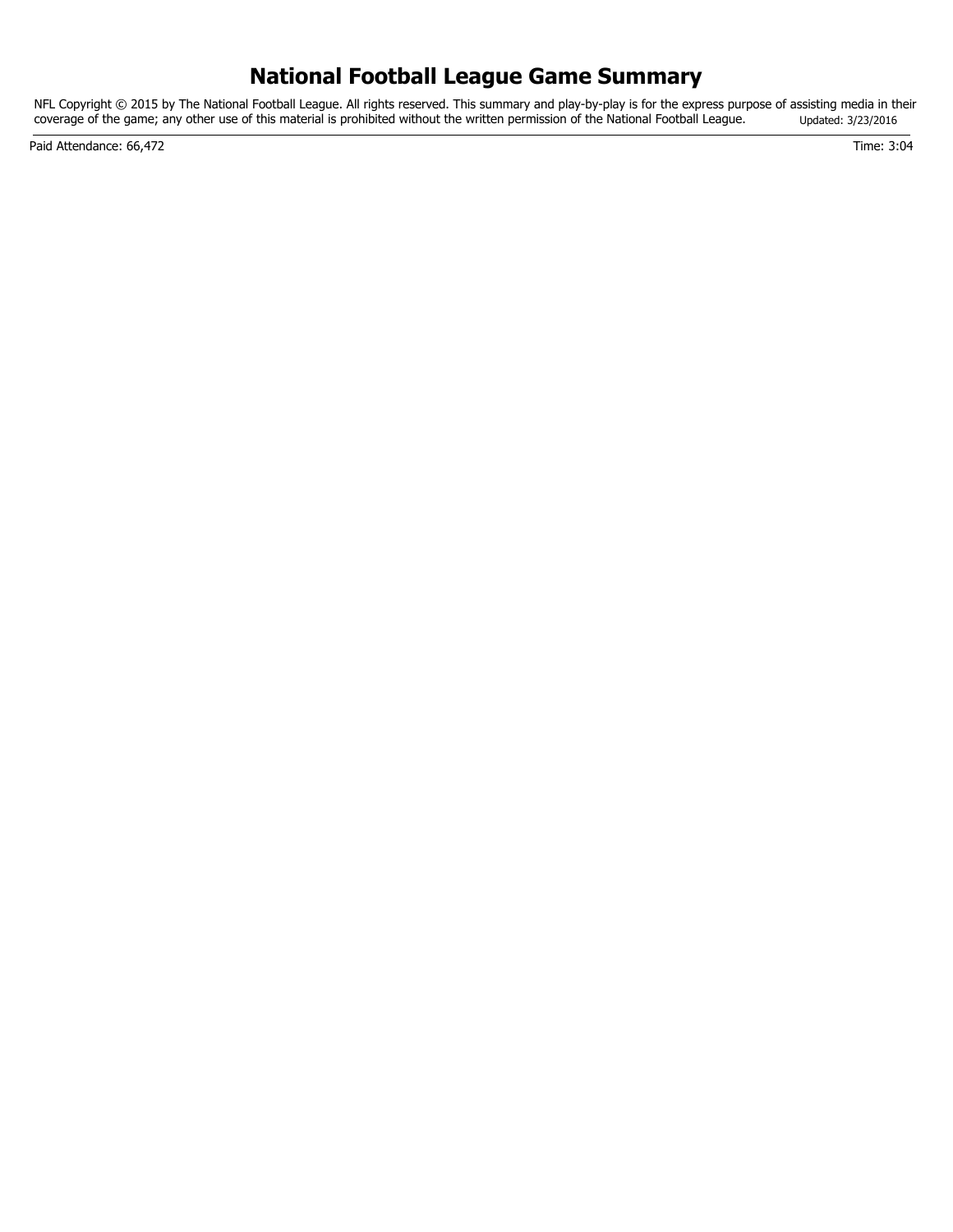# **Final Individual Statistics**

|                                              |            | <b>San Francisco 49ers</b> |                |                |              |             |                    |                     |                         |                        |           | <b>Pittsburgh Steelers</b> |                |             |                |                 |              |
|----------------------------------------------|------------|----------------------------|----------------|----------------|--------------|-------------|--------------------|---------------------|-------------------------|------------------------|-----------|----------------------------|----------------|-------------|----------------|-----------------|--------------|
| <b>RUSHING</b>                               |            |                            | <b>ATT</b>     | <b>YDS</b>     | <b>AVG</b>   | LG          | <b>TD</b>          | <b>RUSHING</b>      |                         |                        |           |                            | <b>ATT</b>     | <b>YDS</b>  | <b>AVG</b>     | LG              | <b>TD</b>    |
| C.Kaepernick                                 |            |                            | 9              | 51             | 5.7          | 14          | 0                  | De. Williams        |                         |                        |           |                            | 20             | 77          | 3.9            | 16              | 3            |
| C.Hyde                                       |            |                            | 13             | 43             | 3.3          | 10          | 0                  | J.Todman            |                         |                        |           |                            | 1              | 11          | 11.0           | 11              | 0            |
| M.Davis                                      |            |                            | 7              | 14             | 2.0          | 5           | 0                  |                     | <b>B.Roethlisberger</b> |                        |           |                            | 1              | $-1$        | $-1.0$         | -1              | 0            |
| J.Hayne                                      |            |                            | 2              | 3              | 1.5          | 2           | 0                  | M.Vick              |                         |                        |           |                            | 3              | -3          | $-1.0$         | -1              | 0            |
| Total                                        |            |                            | 31             | 111            | 3.6          | 14          | 0                  | Total               |                         |                        |           |                            | 25             | 84          | 3.4            | 16              | 3            |
| <b>PASSING</b>                               | <b>ATT</b> | <b>CMP</b>                 | <b>YDS</b>     | <b>SK/YD</b>   | TD           | LG IN       | RT                 | <b>PASSING</b>      |                         |                        | ATT       | <b>CMP</b>                 | <b>YDS</b>     | SK/YD TD    |                | <b>IN</b><br>LG | <b>RT</b>    |
| C.Kaepernick                                 | 46         | 33                         | 335            | 5/37           | 75<br>2      |             | $0$ 106.7          |                     | <b>B.Roethlisberger</b> |                        | 27        | 21                         | 369            | 0/0         | 3              | 59<br>0         | 155.8        |
| Total                                        | 46         | 33                         | 335            | 5/37           | 2<br>75      |             | $0$ 106.7          | Total               |                         |                        | 27        | 21                         | 369            | 0/0         | 3              | 59<br>0         | 155.8        |
| <b>PASS RECEIVING</b>                        |            | <b>TAR</b>                 | <b>REC</b>     | <b>YDS</b>     | <b>AVG</b>   | LG          | <b>TD</b>          |                     |                         | <b>PASS RECEIVING</b>  |           | <b>TAR</b>                 | <b>REC</b>     | <b>YDS</b>  | <b>AVG</b>     | LG              | <b>TD</b>    |
| T.Smith                                      |            | 7                          | 6              | 120            | 20.0         | 75          | 1                  | A.Brown             |                         |                        |           | 11                         | 9              | 195         | 21.7           | 59              | 1            |
| A.Boldin                                     |            | 10                         | 6              | 60             | 10.0         | 14          | 1                  | D.Heyward-Bey       |                         |                        |           | 5                          | 4              | 77          | 19.3           | 41              | 1            |
| V.Davis                                      |            | 7                          | 5              | 62             | 12.4         | 43          | 0                  | De.Williams         |                         |                        |           | 5                          | 4              | 15          | 3.8            | 11              | 0            |
| Q.Patton                                     |            | 4                          | 4              | 25             | 6.3          | 9           | 0                  | M.Wheaton           |                         |                        |           | 4                          | 2              | 67          | 33.5           | 48              | 0            |
| C.Hyde                                       |            | 4                          | 4              | 18             | 4.5          | 11          | 0                  | H.Miller            |                         |                        |           | 2                          | $\overline{2}$ | 15          | 7.5            | 13              | 1            |
| D.White                                      |            | 2                          | 2              | 18             | 9.0          | 10          | 0                  |                     |                         |                        |           |                            |                |             |                |                 |              |
| G.Celek                                      |            | 2                          | 2              | 10             | 5.0          | 7           | 0                  |                     |                         |                        |           |                            |                |             |                |                 |              |
| M.Davis                                      |            | 4                          | 2              | 4              | 2.0          | 3           | 0                  |                     |                         |                        |           |                            |                |             |                |                 |              |
| <b>B.Bell</b>                                |            | 3                          | 1              | 11             | 11.0         | 11          | 0                  |                     |                         |                        |           |                            |                |             |                |                 |              |
| <b>B.Miller</b>                              |            | 2                          | 1              | 7              | 7.0          | 7           | 0                  |                     |                         |                        |           |                            |                |             |                |                 |              |
| V.McDonald                                   |            | 1                          | 0              | 0              | 0.0          | 0           | 0                  |                     |                         |                        |           |                            |                |             |                |                 |              |
| Total                                        |            | 46                         | 33             | 335            | 10.2         | 75          | 2                  | Total               |                         |                        |           | 27                         | 21             | 369         | 17.6           | 59              | 3            |
| <b>INTERCEPTIONS</b>                         |            |                            | <b>NO</b>      | <b>YDS</b>     | <b>AVG</b>   | LG          | TD                 |                     |                         | <b>INTERCEPTIONS</b>   |           |                            | <b>NO</b>      | YDS         | <b>AVG</b>     | LG              | TD           |
| <b>Total</b>                                 |            |                            | 0              | 0              | 0            | 0           | $\mathbf 0$        | Total               |                         |                        |           |                            | 0              | 0           | 0              | 0               | 0            |
| <b>PUNTING</b>                               | <b>NO</b>  | <b>YDS</b>                 | <b>AVG</b>     | <b>NET</b>     | TВ           | <b>IN20</b> | LG                 | <b>PUNTING</b>      |                         |                        | <b>NO</b> | <b>YDS</b>                 | <b>AVG</b>     | NET         | ΤВ             | <b>IN20</b>     | LG           |
| <b>B.Pinion</b>                              | 4          | 171                        | 42.8           | 38.8           | 0            | 1           | 47                 | J.Berry             |                         |                        | 3         | 142                        | 47.3           | 43.7        | 0              | 2               | 62           |
| Total                                        | 4          | 171                        | 42.8           | 38.8           | 0            | 1           | 47                 | Total               |                         |                        | 3         | 142                        | 47.3           | 43.7        | 0              | 2               | 62           |
| <b>PUNT RETURNS</b>                          |            | <b>NO</b>                  | <b>YDS</b>     | <b>AVG</b>     | <b>FC</b>    | LG          | TD                 | <b>PUNT RETURNS</b> |                         |                        |           | <b>NO</b>                  | <b>YDS</b>     | AVG         | FC             | LG              | <b>TD</b>    |
| J.Hayne                                      |            | 1                          | $\overline{7}$ | 7.0            | 1            | 7           | 0                  | A.Brown             |                         |                        |           | 1                          | 16             | 16.0        | 1              | 16              | 0            |
| D.White                                      |            | 1                          | 4              | 4.0            | 0            | 4           | 0                  |                     |                         | [OUT OF BOUNDS]        |           | 2                          | 0              | 0.0         | 0              | 0               | 0            |
| <b>Total</b>                                 |            | 2                          | 11             | 5.5            | 1            | 7           | 0                  | Total               |                         |                        |           | 1                          | 16             | 16.0        | 1              | 16              | 0            |
| <b>KICKOFF RETURNS</b>                       |            | <b>NO</b>                  | <b>YDS</b>     | <b>AVG</b>     | FC           | LG          | TD                 |                     |                         | <b>KICKOFF RETURNS</b> |           | <b>NO</b>                  | <b>YDS</b>     | <b>AVG</b>  | FC             | LG              | TD           |
| D.White                                      |            | $\overline{2}$             | 47             | 23.5           | 0            | 26          | 0                  | [TOUCHBACK]         |                         |                        |           | 4                          | 0              | $0.0\,$     | $\pmb{0}$      | $\mathbf 0$     | $\mathbf 0$  |
| T.Jerod-Eddie                                |            | $\mathbf{1}$               | 11             | 11.0           | 0            | 11          | 0                  |                     |                         |                        |           |                            |                |             |                |                 |              |
| [TOUCHBACK]                                  |            | 4                          | $\mathbf 0$    | 0.0            | 0            | 0           | 0                  |                     |                         |                        |           |                            |                |             |                |                 |              |
| Total                                        |            | 3                          | 58             | 19.3           | 0            | 26          | 0                  | Total               |                         |                        |           | 0                          | 0              | 0.0         | 0              | 0               | $\mathbf{0}$ |
| <b>San Francisco 49ers</b><br><b>FUMBLES</b> |            |                            |                |                | FUM LOST     |             | OWN-REC YDS TD     |                     |                         | <b>FORCED</b>          |           | <b>OPP-REC</b>             | <b>YDS</b>     | <b>TD</b>   | <b>OUT-BDS</b> |                 |              |
| C.Kaepernick                                 |            |                            |                | $\overline{2}$ | $\mathbf{1}$ |             | 0                  | $-3$                | 0                       | 0                      |           | $\mathbf{0}$               | $\mathbf{0}$   | 0           |                | 0               |              |
| G.Celek                                      |            |                            |                | 0              | 0            |             | $\mathbf{1}$       | 0                   | 0                       | 0                      |           | 0                          | 0              | 0           |                | 0               |              |
| Total                                        |            |                            |                | $\overline{2}$ | 1            |             | $\mathbf{1}$       | $-3$                | 0                       | 0                      |           | 0                          | 0              | 0           |                | 0               |              |
| <b>Pittsburgh Steelers</b>                   |            |                            |                |                |              |             |                    |                     |                         |                        |           |                            |                |             |                |                 |              |
| <b>FUMBLES</b>                               |            |                            |                |                | FUM LOST     |             | <b>OWN-REC YDS</b> |                     | TD                      | <b>FORCED</b>          |           | <b>OPP-REC</b>             | <b>YDS</b>     | TD          | <b>OUT-BDS</b> |                 |              |
| R.Shazier                                    |            |                            |                | 0              | 0            |             | 0                  | 0                   | 0                       | $\mathbf{1}$           |           | $\mathbf{1}$               | 0              | $\mathbf 0$ |                | 0               |              |
| Total                                        |            |                            |                | 0              | 0            |             | 0                  | 0                   | 0                       | $\mathbf{1}$           |           | $\mathbf{1}$               | 0              | 0           |                | 0               |              |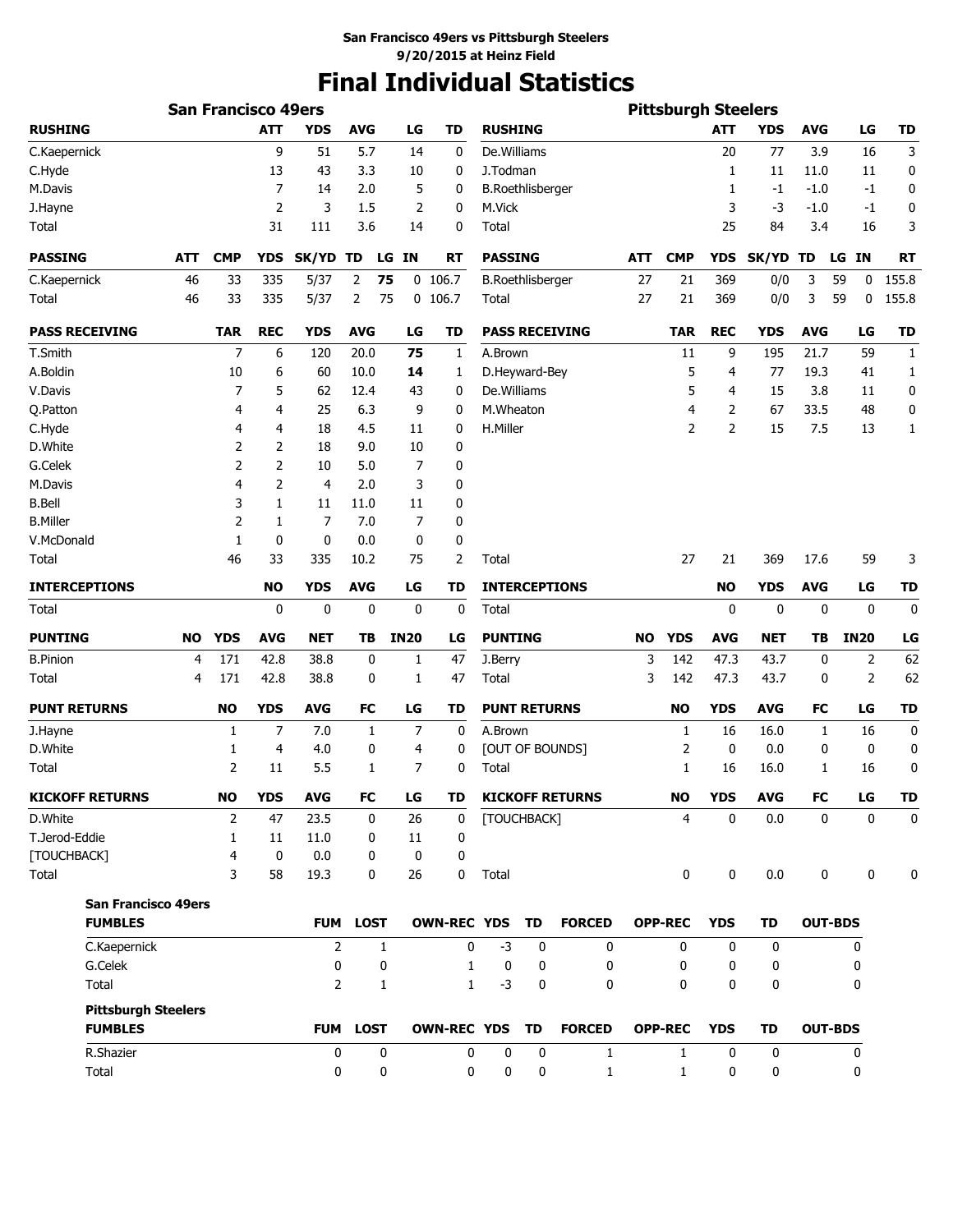# **Final Team Statistics**

|                                                      | <b>Visitor</b> | Home            |
|------------------------------------------------------|----------------|-----------------|
|                                                      | 49ers          | <b>Steelers</b> |
| <b>TOTAL FIRST DOWNS</b>                             | 27             | 21              |
| By Rushing                                           | $\overline{7}$ | 6               |
| By Passing                                           | 18             | 14              |
| By Penalty                                           | 2              | $\mathbf{1}$    |
| THIRD DOWN EFFICIENCY                                | 7-17-41%       | 6-10-60%        |
| <b>FOURTH DOWN EFFICIENCY</b>                        | $3 - 5 - 60%$  | $0 - 0 - 0%$    |
| <b>TOTAL NET YARDS</b>                               | 409            | 453             |
| Total Offensive Plays (inc. times thrown passing)    | 82             | 52              |
| Average gain per offensive play                      | 5.0            | 8.7             |
| <b>NET YARDS RUSHING</b>                             | 111            | 84              |
| <b>Total Rushing Plays</b>                           | 31             | 25              |
| Average gain per rushing play                        | 3.6            | 3.4             |
| Tackles for a loss-number and yards                  | $3-6$          | $0 - 0$         |
| <b>NET YARDS PASSING</b>                             | 298            | 369             |
| Times thrown - yards lost attempting to pass         | 5-37           | $0 - 0$         |
| Gross yards passing                                  | 335            | 369             |
| <b>PASS ATTEMPTS-COMPLETIONS-HAD INTERCEPTED</b>     | 46-33-0        | $27 - 21 - 0$   |
| Avg gain per pass play (inc.# thrown passing)        | 5.8            | 13.7            |
| <b>KICKOFFS Number-In End Zone-Touchbacks</b>        | $4 - 4 - 4$    | $7 - 6 - 4$     |
| <b>PUNTS Number and Average</b>                      | 4-42.8         | $3 - 47.3$      |
| Had Blocked                                          | 0              | 0               |
| <b>FGs - PATs Had Blocked</b>                        | $0 - 0$        | $0 - 0$         |
| <b>Net Punting Average</b>                           | 38.8           | 43.7            |
| <b>TOTAL RETURN YARDAGE (Not Including Kickoffs)</b> | 11             | 16              |
| No. and Yards Punt Returns                           | $2 - 11$       | $1 - 16$        |
| No. and Yards Kickoff Returns                        | $3 - 58$       | $0 - 0$         |
| No. and Yards Interception Returns                   | $0 - 0$        | $0 - 0$         |
| <b>PENALTIES Number and Yards</b>                    | $7 - 46$       | $7 - 58$        |
| <b>FUMBLES Number and Lost</b>                       | $2 - 1$        | $0 - 0$         |
| <b>TOUCHDOWNS</b>                                    | 2              | 6               |
| Rushing                                              | 0              | 3               |
| Passing                                              | 2              | 3               |
| <b>EXTRA POINTS Made-Attempts</b>                    | $2 - 2$        | $5-6$           |
| Kicking Made-Attempts                                | $1 - 1$        | $3 - 4$         |
| Passing Made-Attempts                                | $1 - 1$        | $2 - 2$         |
| <b>FIELD GOALS Made-Attempts</b>                     | $1 - 1$        | $0-0$           |
| <b>RED ZONE EFFICIENCY</b>                           | 1-4-25%        | 5-5-100%        |
| <b>GOAL TO GO EFFICIENCY</b>                         | 1-4-25%        | 5-5-100%        |
| <b>SAFETIES</b>                                      | 0              | 0               |
| <b>FINAL SCORE</b>                                   | 18             | 43              |
| <b>TIME OF POSSESSION</b>                            | 36:59          | 23:01           |
|                                                      |                |                 |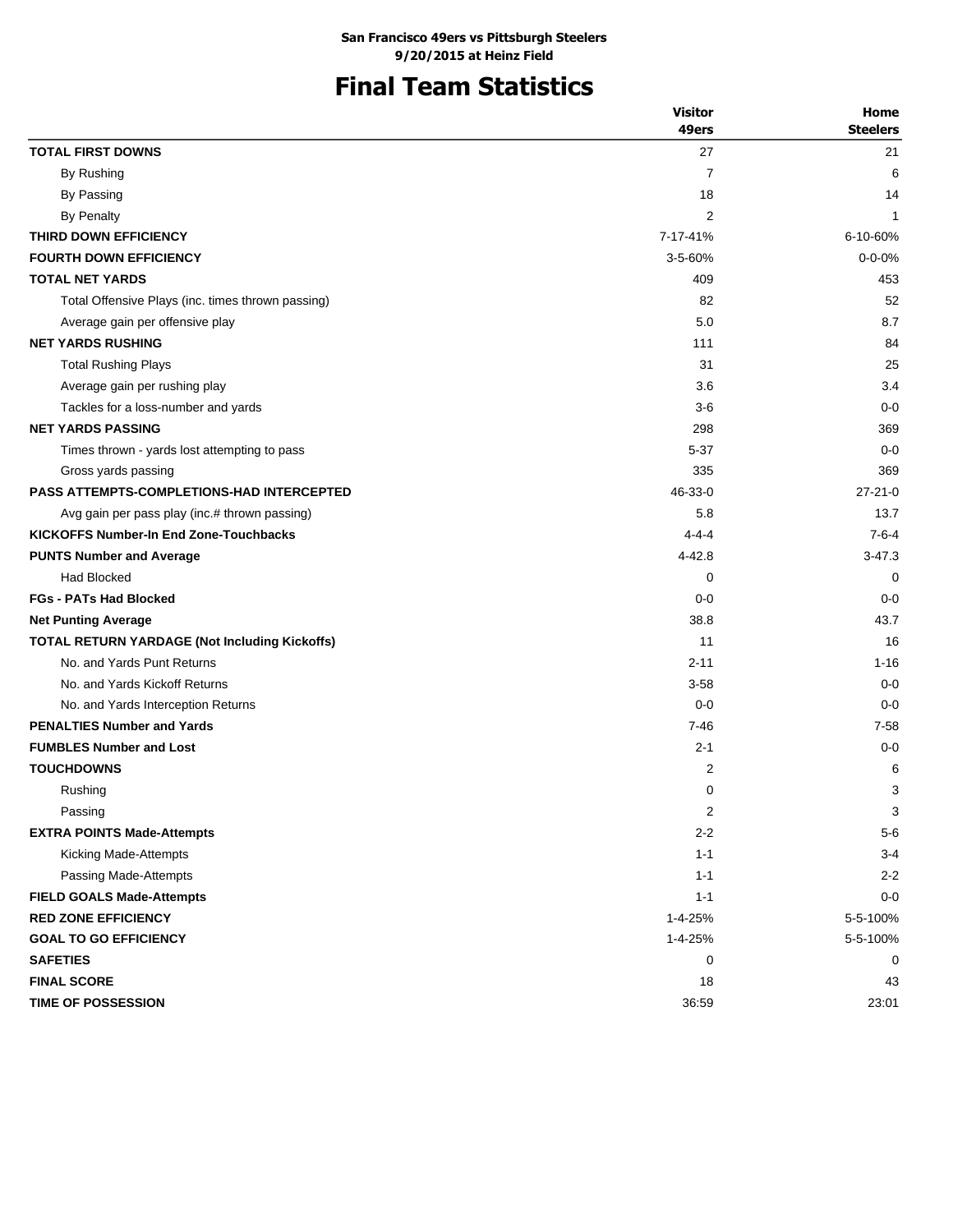# **Ball Possession And Drive Chart**

#### **San Francisco 49ers**

--------------------------------------

| #  | Time<br>Recd | Time<br>Lost | <b>Time How Ball</b><br><b>Poss Obtained</b> | <b>Drive</b><br>Began | #<br><b>Play</b> | Yds<br>Gain | Yds<br><b>Pen</b> | Net<br>Yds | 1st<br>Down  | Last<br>Scrm    | <b>How Given</b><br>Up |
|----|--------------|--------------|----------------------------------------------|-----------------------|------------------|-------------|-------------------|------------|--------------|-----------------|------------------------|
|    | 11:30        | 7:39         | 3:51 Punt                                    | SF 15                 | 7                | 21          | 5                 | 26         | 2            | SF 41           | Punt                   |
|    | 4:20         | 10:27        | 8:53 Kickoff                                 | SF 13                 | 17               | 58          |                   | 58         | 6            | * PIT 29        | Field Goal             |
| 3  | 8:07         | 5:52         | 2:15 Kickoff                                 | SF 18                 | 3                | -14         | 0                 | $-14$      | $\mathbf{0}$ | SF <sub>4</sub> | Punt                   |
| 4  | 5:45         | 4:40         | 1:05 Kickoff                                 | SF 20                 | 3                | 22          |                   | 22         |              | SF 45           | Fumble                 |
| 5. | 1:58         | 0:17         | 1:41 Kickoff                                 | SF 20                 | 6                | 16          | 0                 | 16         |              | SF 36           | Punt                   |
| 6  | 15:00        | 10:37        | 4:23 Kickoff                                 | SF 18                 | 6                | 14          | $-15$             | $-1$       |              | SF 17           | Punt                   |
|    | 9:01         | 1:51         | 7:10 Punt                                    | SF 17                 | 18               | 67          | 15                | 82         | 6            | $*$ PIT 1       | Downs                  |
| 8  | 0:07         | 13:16        | $1:51$ Punt                                  | SF 36                 | 6                | 66          | $-2$              | 64         |              | $*$ PIT 14      | Touchdown              |
| 9  | 10:25        | 9:43         | 0:42 Kickoff                                 | SF 20                 |                  | 80          |                   | 80         |              | SF 25           | Touchdown              |
| 10 | 7:43         | 2:35         | 5:08 Kickoff                                 | SF 20                 | 15               | 79          | 0                 | 79         | 5            | $*$ PIT 3       | Downs                  |

### (197) Average SF 20

|    | <b>Pittsburgh Steelers</b> |              |                                              |                              |           |             |              |                   |              |                     |                        |
|----|----------------------------|--------------|----------------------------------------------|------------------------------|-----------|-------------|--------------|-------------------|--------------|---------------------|------------------------|
| #  | Time<br>Recd               | Time<br>Lost | <b>Time How Ball</b><br><b>Poss Obtained</b> | <b>Drive</b><br><b>Began</b> | #<br>Play | Yds<br>Gain | Yds<br>Pen   | <b>Net</b><br>Yds | 1st<br>Down  | Last<br><b>Scrm</b> | <b>How Given</b><br>Up |
|    | 15:00                      | 11:30        | 3:30 Kickoff                                 | <b>PIT 20</b>                | 8         | 46          | $-15$        | 31                | 2            | <b>SF 49</b>        | Punt                   |
| 2  | 7:39                       | 4:20         | 3:19 Punt                                    | <b>PIT 17</b>                | 8         | 78          | 5            | 83                | 4            | $*$ SF 2            | Touchdown              |
| 3  | 10:27                      | 8:07         | 2:20 Kickoff                                 | <b>PIT 20</b>                |           | 80          | 0            | 80                | 3            | $*$ SF 2            | Touchdown              |
| 4  | 5:52                       | 5:45         | 0:07 Punt                                    | SF 35                        |           | 35          | $\Omega$     | 35                |              | SF 35               | Touchdown              |
| 5  | 4:40                       | 1:58         | 2:42 Fumble                                  | <b>SF 42</b>                 | 6         | 42          | 0            | 42                | 4            | $*$ SF 2            | Touchdown              |
| 6  | 0:17                       | 0:00         | $0:17$ Punt                                  | <b>PIT 22</b>                |           | $-1$        | 0            | $-1$              | 0            | <b>PIT 22</b>       | End of Half            |
|    | 10:37                      | 9:01         | 1:36 Punt                                    | <b>PIT 43</b>                | 3         |             | 0            |                   | $\mathbf{0}$ | <b>PIT 44</b>       | Punt                   |
| 8  | 1:51                       | 0:07         | 1:44 Downs                                   | PIT <sub>2</sub>             | 3         | 4           | $\mathbf{0}$ | 4                 | 0            | PIT <sub>6</sub>    | Punt                   |
| 9  | 13:16                      | 10:25        | 2:51 Kickoff                                 | <b>PIT 20</b>                | 6         | 80          | 0            | 80                | 3            | $*$ SF 1            | Touchdown              |
| 10 | 9:43                       | 7:43         | 2:00 Kickoff                                 | <b>PIT 20</b>                | 5         | 80          | 0            | 80                | 3            | $*$ SF 7            | Touchdown              |
| 11 | 2:35                       | 0:00         | 2:35 Downs                                   | PIT <sub>1</sub>             | 4         | 8           | $\Omega$     | 8                 |              | <b>PIT 10</b>       | End of Game            |

(288) Average PIT 26

#### **\* inside opponent's 20**

|                | <b>Time of Possession by Quarter</b> | 1st  | 2nd              | 3rd   | 4th                  | от | Total |
|----------------|--------------------------------------|------|------------------|-------|----------------------|----|-------|
| <b>Visitor</b> | San Francisco 49ers                  | 8:11 | 9:34             | 11:40 | 7:34                 |    | 36:59 |
| Home           | Pittsburgh Steelers                  | 6:49 | 5:26             | 3:20  | 7:26                 |    | 23:01 |
|                | Kickoff Drive No.-Start Average      |      | 49ers: 7 - SF 18 |       | Steelers: 4 - PIT 20 |    |       |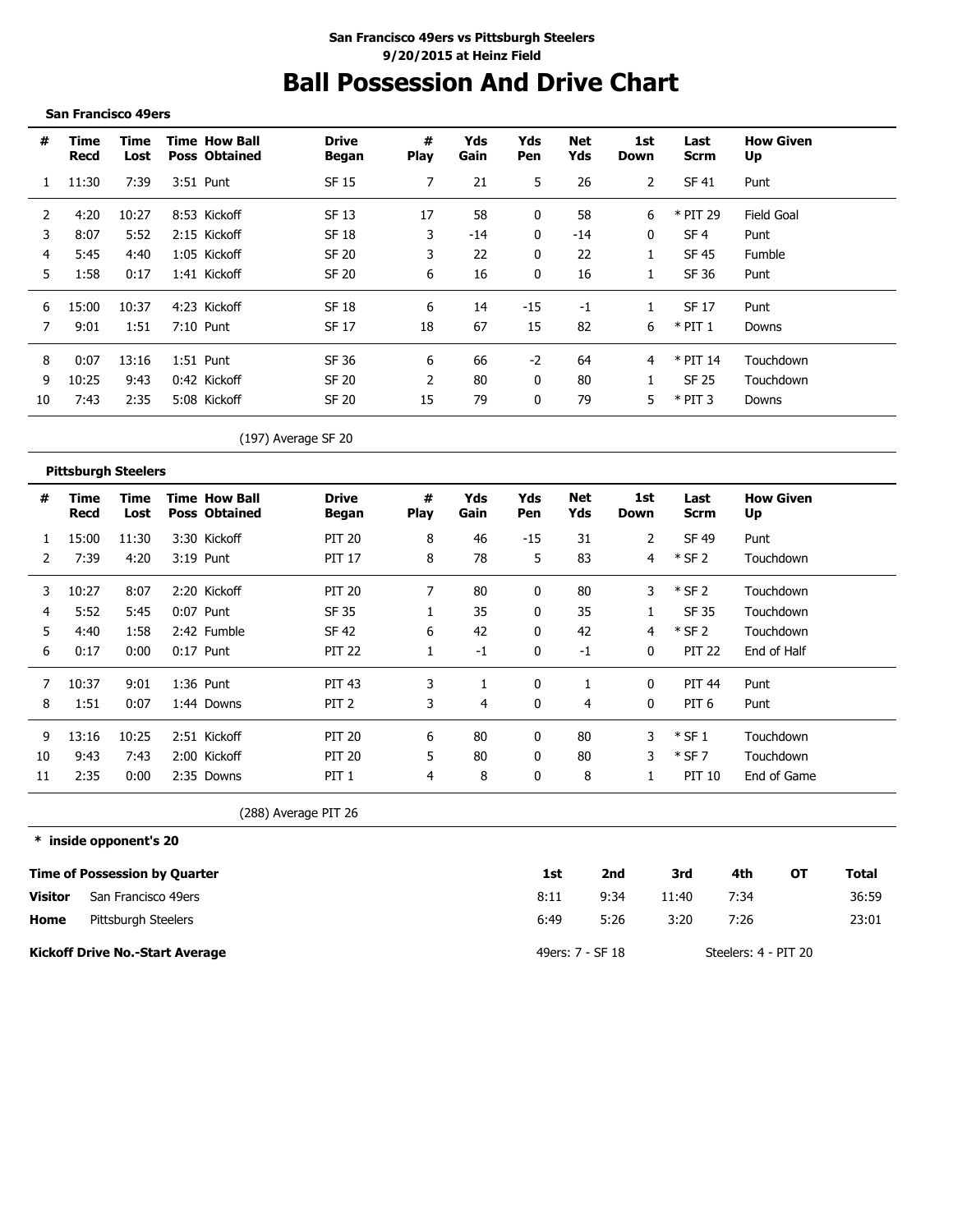# **Final Defensive Statistics**

| <b>San Francisco 49ers</b> |            |              |             |    | <b>Regular Defensive Plays</b> |            |          |              |    |          |           |            | <b>Special Teams</b> |          |           |           |            | <b>Misc</b> |           |           |
|----------------------------|------------|--------------|-------------|----|--------------------------------|------------|----------|--------------|----|----------|-----------|------------|----------------------|----------|-----------|-----------|------------|-------------|-----------|-----------|
|                            | <b>TKL</b> | AST          | <b>COMB</b> | SK | <b>YDS</b>                     | <b>TFL</b> | Q        | ΙN           | PD | FF.      | <b>FR</b> | <b>TKL</b> | <b>AST</b>           | FF       | <b>FR</b> | <b>BL</b> | <b>TKL</b> | <b>AST</b>  | <b>FF</b> | <b>FR</b> |
| K.Acker                    | 5          |              | 6           | 0  | 0                              |            |          | 0            | 0  |          | 0         | 0          | 0                    | 0        | 0         | 0         | 0          | 0           | 0         | 0         |
| E.Reid                     |            | $\mathbf{0}$ | 5           | 0  | 0                              | 0          | O        | 0            |    |          | 0         |            | 0                    | 0        | 0         | 0         | 0          | 0           | 0         | 0         |
| M.Wilhoite                 |            | 0            | 5           | 0  | 0                              | 0          | 0        | 0            | 0  | 0        | 0         | 0          | 0                    | 0        | 0         | 0         | 0          | 0           | 0         | 0         |
| I. Williams                | 3          | 2            | 5           | 0  | 0                              | 0          | 0        | 0            | 0  | 0        | 0         | 0          | 0                    | 0        | 0         | 0         | 0          | 0           | 0         | 0         |
| A.Bethea                   | 4          | 0            | 4           | 0  | 0                              | 0          | 0        | 0            | 0  | 0        | 0         | 0          | 0                    | 0        | 0         | 0         | 0          | 0           | 0         | 0         |
| N.Bowman                   |            | 4            | 4           | 0  | 0                              | 0          | 0        | 0            | 0  |          | 0         | 0          | 0                    | 0        | 0         | 0         | 0          | 0           | 0         | 0         |
| T.Brock                    |            | 0            | 3           | 0  | 0                              |            | 0        | 0            | 0  | 0        | 0         | 0          | 0                    | 0        | 0         | 0         | 0          | 0           | 0         | 0         |
| C.Carradine                |            | 0            | 2           | 0  | 0                              | 0          | 0        | 0            | 0  | 0        | 0         | 0          | 0                    | 0        | 0         | 0         | 0          | 0           | 0         | 0         |
| G.Dorsey                   |            | $\Omega$     | 2           | 0  | 0                              | 0          | $\Omega$ | 0            | 0  | $\Omega$ | 0         | 0          | 0                    | $\Omega$ | 0         | 0         | 0          | $\Omega$    | 0         | 0         |
| A.Brooks                   |            |              | 2           | 0  | 0                              | 0          |          | 0            | 0  | 0        | 0         | 0          | 0                    | 0        | 0         | 0         | 0          | 0           | 0         | 0         |
| Q.Dial                     |            |              | 2           | 0  | 0                              | 0          | 0        | $\mathbf{0}$ | 0  | 0        | 0         | 0          | 0                    | 0        | 0         | 0         | 0          | 0           | 0         | 0         |
| D.Johnson                  |            | 0            |             | 0  | 0                              | 0          |          | 0            | 0  | $\Omega$ | 0         | 0          | 0                    |          | 0         | 0         | 0          | 0           | 0         | 0         |
| G.Celek                    |            | $\Omega$     | 0           | 0  | 0                              | 0          | 0        | 0            | 0  |          | 0         | $\Omega$   | 0                    |          | 0         | 0         |            | $\Omega$    | 0         |           |
| Total                      | 32         | 9            | 41          | 0  | 0                              | 2          | 0        | 0            |    | 0        | 0         |            | 0                    | 0        | 0         | 0         |            | 0           |           |           |

**TKL = Tackle AST = Assist COMB = Combined QH=QB Hit IN = Interception PD = Pass Defense FF = Forced Fumble FR = Fumble Recovery**

| <b>Pittsburgh Steelers</b> |            |            |                |              | <b>Regular Defensive Plays</b> |            |   |              |           |           |           |            | <b>Special Teams</b> |          |           |              |            | <b>Misc</b>  |              |              |
|----------------------------|------------|------------|----------------|--------------|--------------------------------|------------|---|--------------|-----------|-----------|-----------|------------|----------------------|----------|-----------|--------------|------------|--------------|--------------|--------------|
|                            | <b>TKL</b> | <b>AST</b> | <b>COMB</b>    | <b>SK</b>    |                                | YDS TFL OH |   | <b>IN</b>    | <b>PD</b> | <b>FF</b> | <b>FR</b> | <b>TKL</b> | <b>AST</b>           | FF       | <b>FR</b> | <b>BL</b>    | <b>TKL</b> | <b>AST</b>   | <b>FF</b>    | <b>FR</b>    |
| R.Shazier                  | 11         | 4          | 15             | 1            | 17                             | 3          |   | 0            | 0         |           |           | 0          | 0                    | 0        | 0         | 0            | 0          | n            | 0            | 0            |
| A.Blake                    | 10         | 0          | 10             | 0            | 0                              | 1          | 0 | 0            |           | 0         | 0         | 1          | 0                    | 0        | 0         | 0            | 0          | 0            | 0            | 0            |
| L.Timmons                  | 6          | 3          | 9              | 0            | 0                              | 0          | 0 | 0            |           | 0         | 0         | 0          | 0                    | 0        | 0         | 0            | 0          | 0            | 0            | 0            |
| C.Heyward                  | 5          | 0          | 5              | 1            | 7                              | 2          | 1 | 0            | 0         | 0         | 0         | 0          | 0                    | 0        | 0         | 0            | 0          | 0            | 0            | 0            |
| M.Mitchell                 | 4          | 1          | 5              | $\Omega$     | 0                              | 0          | 0 | $\Omega$     |           | $\Omega$  | 0         | 0          | 0                    | $\Omega$ | 0         | $\mathbf{0}$ | 0          | 0            | 0            | $\mathbf{0}$ |
| W.Allen                    |            | 2          | 5              | 0            | 0                              | 0          | 0 | 0            | 0         | 0         | 0         | 1          | 0                    | 0        | 0         | 0            | 0          | 0            | ŋ            | 0            |
| J.Jones                    |            | 2          | 5              | $\mathbf{0}$ | 0                              | 0          | 0 | 0            | 0         | 0         | 0         | 0          | 0                    | 0        | 0         | 0            | 0          | 0            | 0            | 0            |
| <b>B.Dupree</b>            | 3          | 1          | 4              |              | 3                              | 1          |   | 0            | 0         | 0         | 0         | 0          | 0                    | 0        | 0         | 0            | 0          | 0            | 0            | 0            |
| R.Cockrell                 | 3          | 1          | $\overline{4}$ | $\mathbf{0}$ | 0                              | 0          | 0 | 0            | 0         | 0         | 0         | 0          | 0                    | 0        | 0         | 0            | 0          | $\mathbf{0}$ | 0            | 0            |
| S.Tuitt                    |            | 2          | 4              | 1.5          | 7                              |            | 3 | 0            | 0         | 0         | 0         | 0          | 0                    | 0        | 0         | 0            | 0          | 0            |              | 0            |
| W.Gay                      | 3          | 0          | 3              | 0            | 0                              |            | 0 | 0            |           | 0         | 0         | 0          | 0                    | 0        | 0         | 0            | 0          | 0            | 0            | 0            |
| A.Moats                    | 2          | 1          | 3              | 0.5          | 3                              | 0          |   | 0            | 0         | 0         | 0         | 0          | 0                    | 0        | 0         | 0            | 0          | 0            | 0            | 0            |
| J.Harrison                 |            | 1          | $\overline{2}$ | 0            | 0                              | 0          | 2 | 0            | 0         | 0         | 0         | 0          | 0                    | 0        | 0         | 0            | 0          | 0            | 0            | 0            |
| <b>B.Boykin</b>            |            | 0          |                | 0            | 0                              | 0          | 0 | 0            |           | 0         | 0         | 0          | 0                    | 0        | 0         | 0            | 0          | 0            | 0            | 0            |
| S.McLendon                 |            | 0          |                | 0            | 0                              | 0          | 0 | 0            | 0         | 0         | 0         | 0          | 0                    | 0        | 0         | 0            | 0          | 0            | 0            | 0            |
| S.Spence                   | 0          | 1          | 1              | 0            | 0                              | 0          | 0 | 0            | 0         | 0         | 0         |            | 0                    | 0        | 0         | 0            | 0          | 0            | 0            | 0            |
| <b>D.McCullers</b>         | 0          | 1          | $\mathbf{1}$   | $\mathbf{0}$ | 0                              | 0          | 0 | $\mathbf{0}$ | 0         | $\Omega$  | 0         | 0          | 0                    | $\Omega$ | 0         | 0            | 0          | 0            | $\mathbf{0}$ | 0            |
| C.Thomas                   |            |            |                | 0            | 0                              | 0          | 0 | 0            | 0         | 0         | 0         | 0          | 0                    | 0        | 0         | 0            | ŋ          | 0            |              | 0            |
| R.Nix                      | n          | 0          | $\Omega$       | 0            | 0                              | 0          | 0 | 0            | 0         | 0         | 0         |            | 0                    | 0        | 0         | 0            | 0          | 0            | 0            | 0            |
| V.Williams                 | 0          | 0          | 0              | 0            | 0                              | 0          | 0 | 0            | 0         | 0         | 0         | 1          | 0                    | 0        | 0         | 0            | 0          | 0            | 0            | 0            |
| J.Todman                   | 0          | 0          | $\mathbf 0$    | $\mathbf{0}$ | $\mathbf 0$                    | 0          | 0 | 0            | 0         | 0         | 0         | 0          | 1                    | 0        | 0         | 0            | 0          | 0            | 0            | $\mathbf 0$  |
| <b>Total</b>               | 58         | 21         | 79             | 5            | 37                             | 9          | 9 | 0            | 5         |           | 1         | 5          | 1                    | 0        | 0         | 0            | 0          | 0            | 0            | 0            |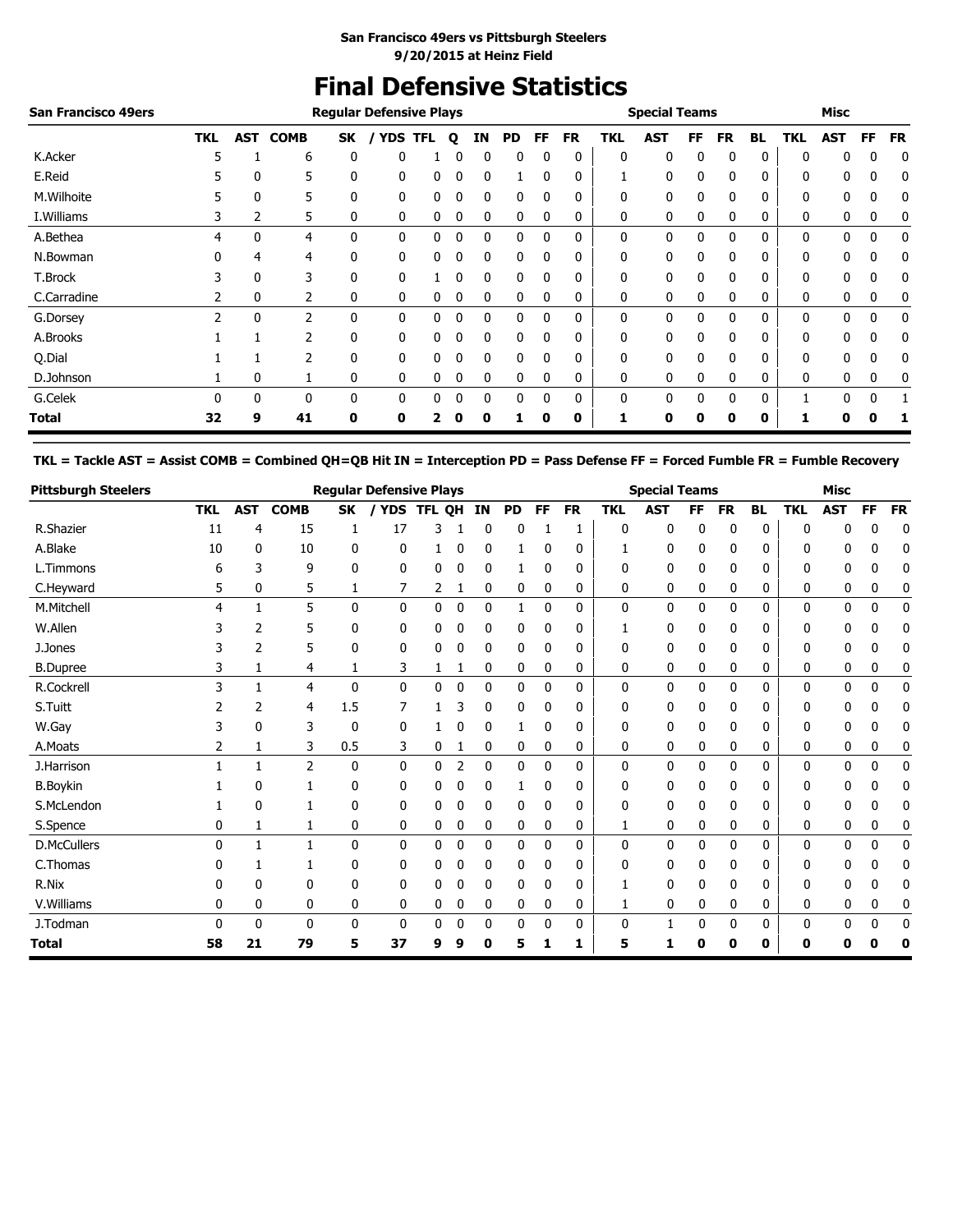### **San Francisco 49ers vs Pittsburgh Steelers**

**9/20/2015 at Heinz Field**

# **First Half Summary**

|                                        |              | PERIOD SCORES                                                                          |                                                                                             | TIME OF POSSESSION  |                     |         |
|----------------------------------------|--------------|----------------------------------------------------------------------------------------|---------------------------------------------------------------------------------------------|---------------------|---------------------|---------|
| 49ers                                  |              | $0 \ 3 = 3$                                                                            | 49ers                                                                                       | 17:45               |                     |         |
| <b>Steelers</b>                        |              | $8\,21=29$                                                                             | <b>Steelers</b>                                                                             | 12:15               |                     |         |
|                                        |              |                                                                                        | <b>Scoring Plays</b>                                                                        |                     |                     |         |
| <b>Team</b>                            | Qtr          | Time Play Description (Extra Point) (Drive Info)                                       |                                                                                             |                     | <b>Visitor</b>      | Home    |
| <b>Steelers</b>                        |              |                                                                                        | 4:20 H.Miller 2 yd. pass from B.Roethlisberger (B.Roethlisberger-A.Brown pass) (8-83, 3:19) |                     | 0                   | 8       |
| 49ers                                  | $\mathbf{2}$ | 10:27 P.Dawson 47 yd. Field Goal (17-58, 8:53)                                         |                                                                                             |                     |                     | 8       |
| <b>Steelers</b>                        | 2            | De. Williams 2 yd. run (B. Roethlisberger-H. Miller pass) (7-80, 2:20)                 | 3                                                                                           | 16                  |                     |         |
| <b>Steelers</b>                        | 2            | 5:45 D. Heyward-Bey 35 yd. pass from B. Roethlisberger (kick failed, hlu) (1-35, 0:07) |                                                                                             | 22                  |                     |         |
| <b>Steelers</b>                        | 2            | 1:58 De. Williams 2 yd. run (J. Scobee kick) (6-42, 2:42)                              |                                                                                             |                     | 3                   | 29      |
|                                        |              |                                                                                        |                                                                                             | San Francisco 49ers | Pittsburgh Steelers |         |
| <b>TOTAL FIRST DOWNS</b>               |              |                                                                                        |                                                                                             | 10                  |                     | 14      |
| First Downs Rushing-Passing-by Penalty |              | $2 - 11 - 1$                                                                           |                                                                                             |                     |                     |         |
| <b>THIRD DOWN EFFICIENCY</b>           |              |                                                                                        |                                                                                             | 4-8-50%             |                     | 4-5-80% |
| <b>TOTAL NET YARDS</b>                 |              |                                                                                        |                                                                                             | 106                 |                     | 280     |

| <b>Total Offensive Plays</b>               | 35            | -31           |
|--------------------------------------------|---------------|---------------|
| <b>NET YARDS RUSHING</b>                   | 73            | 28            |
| <b>NET YARDS PASSING</b>                   | 33            | 252           |
| Gross Yards Passing                        | 61            | 252           |
| Times thrown-yards lost attempting to pass | $3 - 28$      | $0-0$         |
| Pass Attempts-Completions-Had Intercepted  | $15 - 11 - 0$ | $19 - 14 - 0$ |
| <b>Punts-Number and Average</b>            | $3 - 43.7$    | $1 - 34$      |
| <b>Penalties-Number and Yards</b>          | $4 - 21$      | $5 - 35$      |
| <b>Fumbles-Number and Lost</b>             | $1 - 1$       | $0 - 0$       |
| <b>Red Zone Efficiency</b>                 | $0 - 1 - 0%$  | 3-3-100%      |
| <b>Average Drive Start</b>                 | <b>SF 17</b>  | <b>PIT 34</b> |

|                            |            | <b>San Francisco 49ers</b> |                 |                                |             |     |              |      |           |             |                         |             |                       |              |            | <b>Pittsburgh Steelers</b> |              |              |            |                |             |             |                |
|----------------------------|------------|----------------------------|-----------------|--------------------------------|-------------|-----|--------------|------|-----------|-------------|-------------------------|-------------|-----------------------|--------------|------------|----------------------------|--------------|--------------|------------|----------------|-------------|-------------|----------------|
| <b>RUSHING</b>             |            |                            | <b>ATT</b>      | <b>YDS</b>                     | <b>AVG</b>  |     | LG           |      | <b>TD</b> |             | <b>RUSHING</b>          |             |                       |              |            |                            | <b>ATT</b>   | <b>YDS</b>   |            | <b>AVG</b>     |             | LG          | <b>TD</b>      |
| C.Hyde                     |            |                            | 11              | 43                             |             | 3.9 | 10           |      | 0         |             | De.Williams             |             |                       |              |            |                            | 11           |              | 29         | 2.6            |             | 7           | $\overline{2}$ |
| C.Kaepernick               |            |                            | 4               | 27                             |             | 6.8 | 14           |      | 0         |             | <b>B.Roethlisberger</b> |             |                       |              |            |                            | 1            |              | -1         | $-1.0$         |             | $-1$        | 0              |
| J.Hayne                    |            |                            | 2               | 3                              |             | 1.5 | 2            |      | 0         |             |                         |             |                       |              |            |                            |              |              |            |                |             |             |                |
| Total                      |            |                            | 17              | 73                             |             | 4.3 | 14           |      | 0         |             | Total                   |             |                       |              |            |                            | 12           |              | 28         | 2.3            |             | 7           | 2              |
| <b>PASSING</b>             | <b>ATT</b> | <b>CMP</b>                 | <b>YDS</b>      | <b>SK/YD</b>                   | TD          |     | LG IN        |      | <b>RT</b> |             | <b>PASSING</b>          |             |                       |              | <b>ATT</b> | <b>CMP</b>                 | <b>YDS</b>   | SK/YD TD     |            |                | LG IN       |             | <b>RT</b>      |
| C.Kaepernick               | 15         | 11                         | 61              | 3/28                           | 0           | 18  | 0            | 80.1 |           |             | <b>B.Roethlisberger</b> |             |                       |              | 19         | 14                         | 252          |              | 0/0        | 2              | 59          | 0           | 150.7          |
| Total                      | 15         | 11                         | 61              | 3/28                           | 0           | 18  | 0            | 80.1 |           |             | Total                   |             |                       |              | 19         | 14                         | 252          |              | 0/0        | $\overline{2}$ | 59          | 0           | 150.7          |
| <b>PASS RECEIVING</b>      |            | <b>TAR</b>                 | <b>REC</b>      | <b>YDS</b>                     | <b>AVG</b>  |     | LG           |      | TD        |             |                         |             | <b>PASS RECEIVING</b> |              |            | <b>TAR</b>                 | <b>REC</b>   | <b>YDS</b>   |            | <b>AVG</b>     |             | LG          | <b>TD</b>      |
| T.Smith                    |            | 3                          | 3               | 29                             |             | 9.7 | 18           |      | 0         |             | A.Brown                 |             |                       |              |            | 6                          | 5            |              | 128        | 25.6           |             | 59          | $\mathbf 0$    |
| C.Hyde                     |            | 3                          | 3               | 9                              |             | 3.0 | 11           |      | 0         |             | D.Heyward-Bey           |             |                       |              |            | 5                          | 4            |              | 77         | 19.3           |             | 41          | 1              |
| G.Celek                    |            | 2                          | 2               | 10                             |             | 5.0 | 7            |      | 0         |             | H.Miller                |             |                       |              |            | 2                          | 2            |              | 15         | 7.5            |             | 13          | 1              |
| Q.Patton                   |            | 1                          | 1               | 6                              |             | 6.0 | 6            |      | 0         |             | De.Williams             |             |                       |              |            | 3                          | 2            |              | 13         | 6.5            |             | 11          | 0              |
| A.Boldin                   |            | 2                          | 1               | 5                              |             | 5.0 | 5            |      | 0         |             | M.Wheaton               |             |                       |              |            | 3                          | $\mathbf{1}$ |              | 19         | 19.0           |             | 19          | 0              |
| V.Davis                    |            | 2                          | $\mathbf{1}$    | 2                              |             | 2.0 | 2            |      | 0         |             |                         |             |                       |              |            |                            |              |              |            |                |             |             |                |
| M.Davis                    |            | 1                          | $\mathbf{0}$    | $\mathbf{0}$                   |             | 0.0 | $\mathbf{0}$ |      | 0         |             |                         |             |                       |              |            |                            |              |              |            |                |             |             |                |
| V.McDonald                 |            | 1                          | $\mathbf{0}$    | $\mathbf{0}$                   |             | 0.0 | 0            |      | 0         |             |                         |             |                       |              |            |                            |              |              |            |                |             |             |                |
| Total                      |            | 15                         | 11              | 61                             |             | 5.5 | 18           |      | 0         |             | Total                   |             |                       |              |            | 19                         | 14           |              | 252        | 18.0           |             | 59          | 2              |
| <b>San Francisco 49ers</b> |            |                            |                 | <b>Regular Defensive Plays</b> |             |     |              |      |           |             |                         |             |                       |              |            | <b>Special Teams</b>       |              |              |            |                | <b>Misc</b> |             |                |
|                            | <b>TKL</b> |                            | <b>AST COMB</b> |                                | SK.         |     | / YDS TFL    | Q    |           | ΙN          | PD                      | FF          | <b>FR</b>             | <b>TKL</b>   | <b>AST</b> | FF                         | <b>FR</b>    | BL.          | <b>TKL</b> |                | <b>AST</b>  | FF          | <b>FR</b>      |
| A.Bethea                   |            | 4                          | 0               | 4                              | 0           |     | 0            | 0    | 0         | 0           | 0                       | 0           | 0                     | 0            |            | 0<br>0                     | 0            | 0            |            | 0              | 0           | 0           | 0              |
| K.Acker                    |            | 3                          | 1               | 4                              | 0           |     | 0            | 0    | 0         | 0           | 0                       | 0           | 0                     | 0            |            | 0<br>0                     | 0            | 0            |            | 0              | 0           | 0           | 0              |
| E.Reid                     |            | 3                          | 0               | 3                              | 0           |     | 0            | 0    | 0         | 0           | 0                       | 0           | 0                     | 1            |            | 0<br>0                     | 0            | 0            |            | 0              | 0           | 0           | 0              |
| M.Wilhoite                 |            | 3                          | 0               | 3                              | 0           |     | 0            | 0    | 0         | 0           | 0                       | 0           | 0                     | 0            |            | 0<br>0                     | 0            | 0            |            | 0              | 0           | 0           | 0              |
| <b>Total</b>               |            | 13                         | $\mathbf{1}$    | 14                             | $\mathbf 0$ |     | 0            | 0    | 0         | $\mathbf 0$ | $\mathbf 0$             | $\mathbf 0$ | O                     | $\mathbf{1}$ |            | $\mathbf 0$<br>0           | $\mathbf{0}$ | $\mathbf{0}$ |            | O              | $\mathbf 0$ | $\mathbf 0$ | $\mathbf 0$    |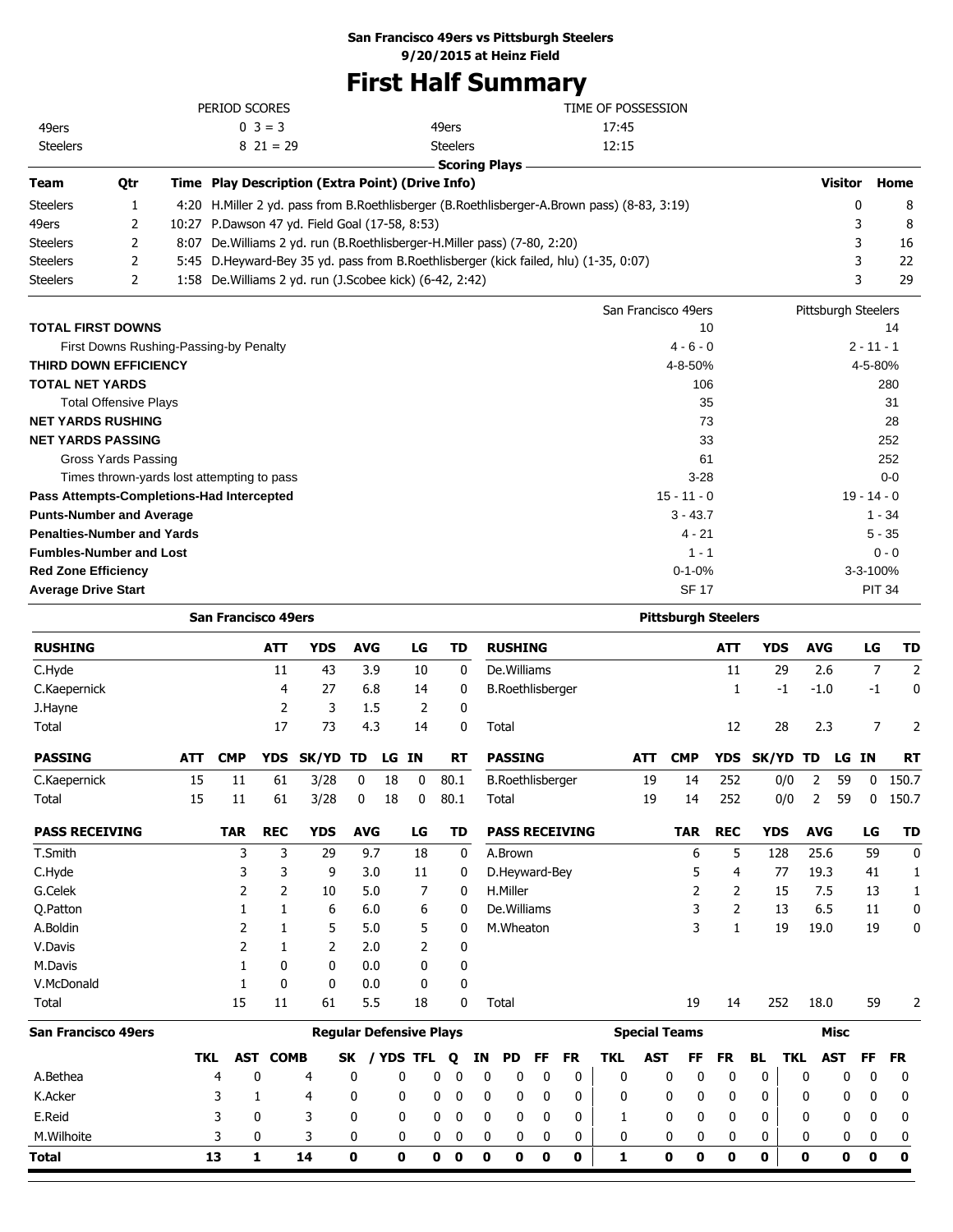# **First Half Summary**

| <b>Pittsburgh Steelers</b> |     |            |             |           | <b>Regular Defensive Plays</b> |        |    |     |    |    |     | <b>Special Teams</b> |    |           |              |     | Misc       |     |              |
|----------------------------|-----|------------|-------------|-----------|--------------------------------|--------|----|-----|----|----|-----|----------------------|----|-----------|--------------|-----|------------|-----|--------------|
|                            | TKL | <b>AST</b> | <b>COMB</b> | <b>SK</b> | / YDS                          | TFL QH | IN | PD. | FF | FR | TKL | <b>AST</b>           | FF | <b>FR</b> | BL           | TKL | <b>AST</b> | FF. | <b>FR</b>    |
| R.Shazier                  |     |            |             |           |                                |        |    |     |    |    |     |                      |    |           | 0            |     |            |     | 0            |
| L.Timmons                  |     |            |             |           |                                |        |    |     |    | 0  |     | 0                    |    |           | 0            | 0   |            |     | $\mathbf{0}$ |
| C.Heyward                  | 4   |            | 4           |           |                                |        |    |     |    | 0  |     |                      |    |           | 0            | 0   |            |     | $\mathbf{0}$ |
| A.Blake                    |     |            |             |           |                                |        |    |     |    | 0  |     | 0                    |    | $\Omega$  | $\mathbf{0}$ | 0   |            |     | $\mathbf{0}$ |
| <b>Total</b>               | 15  |            | 19          |           | 24                             | 5      | O  | O   | 0  | ı  |     |                      | 0  |           | 0            | o   |            |     | - 0          |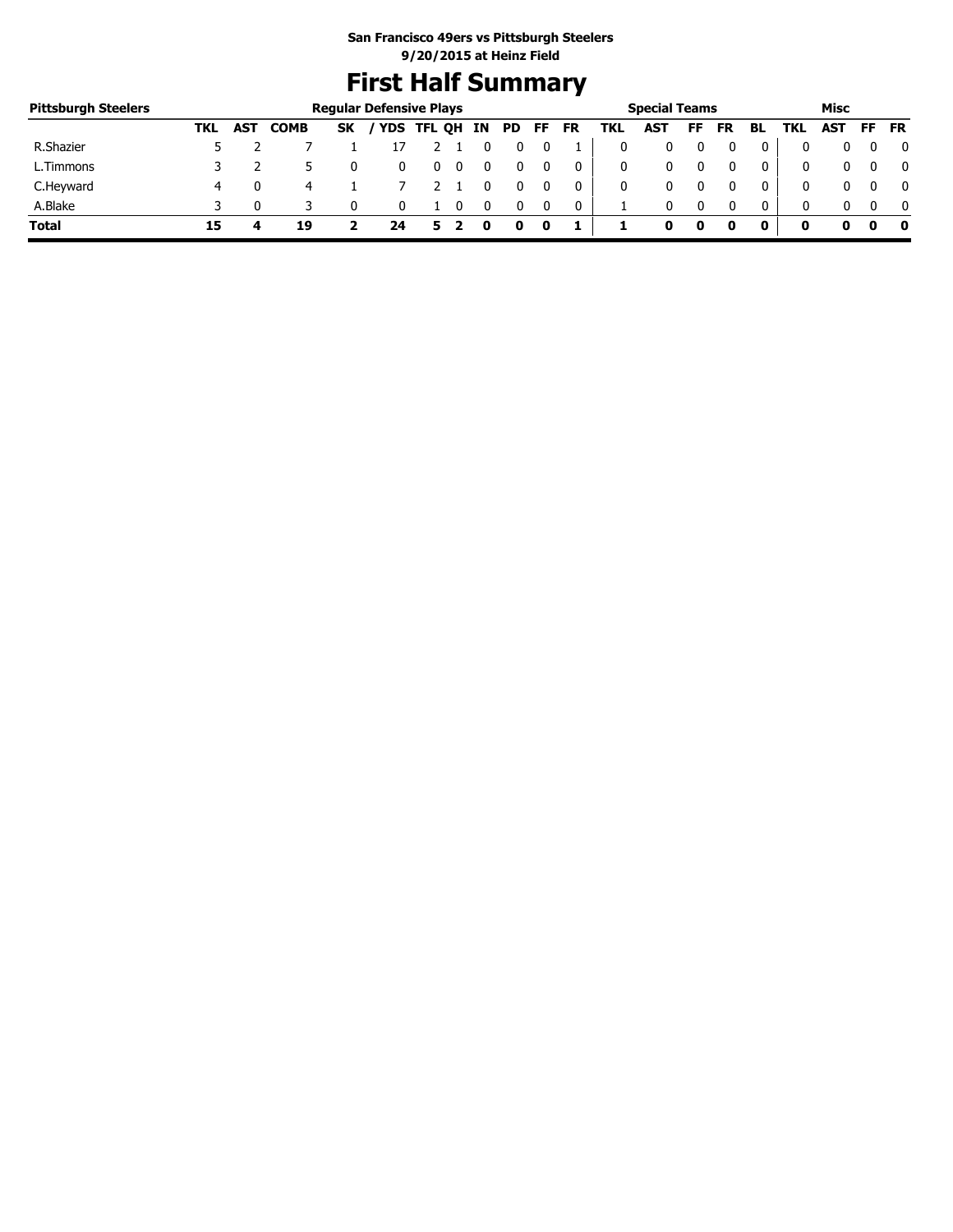### **Play By Play Play Play Play Play By Play Play By Play Play By Play Play Play Play Play Play Play Play Play Play Play Play Play Play Play Play Play Play Play Play Play**

SF wins the coin toss and elects to defer. PIT elects to Receive, and SF elects to defend the north goal.

B.Pinion kicks 65 yards from SF 35 to end zone, Touchback.

#### **Pittsburgh Steelers at 15:00**

| 1-10-PIT 20                        | (15:00) De Williams left guard to PIT 20 for no gain (I. Williams).                                                                                                                                                                                                                                                                        |                |
|------------------------------------|--------------------------------------------------------------------------------------------------------------------------------------------------------------------------------------------------------------------------------------------------------------------------------------------------------------------------------------------|----------------|
| 2-10-PIT 20                        | (14:24) B.Roethlisberger pass short right to R.Nix to PIT 22 for 2 yards (A.Lynch).                                                                                                                                                                                                                                                        |                |
|                                    | PENALTY on SF-Q.Dial, Defensive Offside, 5 yards, enforced at PIT 20 - No Play.                                                                                                                                                                                                                                                            |                |
| 2-5-PIT 25                         | (13:57) (Shotgun) B.Roethlisberger pass incomplete short left to M.Wheaton.                                                                                                                                                                                                                                                                |                |
|                                    | Penalty on PIT-R.Foster, Ineligible Downfield Pass, declined.                                                                                                                                                                                                                                                                              |                |
| 3-5-PIT 25                         | (13:53) (Shotgun) PENALTY on PIT-R.Foster, False Start, 5 yards, enforced at PIT 25 - No Play.                                                                                                                                                                                                                                             |                |
| 3-10-PIT 20<br>1-10-PIT 48         | (13:46) (Shotgun) B.Roethlisberger pass deep left to A.Brown to PIT 48 for 28 yards (E.Reid).<br>San Francisco challenged the pass completion ruling, and the play was Upheld. The ruling on the field was confirmed. (Timeout #1.)<br>(13:28) (Shotgun) B.Roethlisberger pass incomplete short left to A.Brown. Coverage by #57 Wilhoite. | P <sub>1</sub> |
| 2-10-PIT 48                        | (13:21) B.Roethlisberger pass deep right to M.Wheaton to SF 33 for 19 yards (T.Brock).                                                                                                                                                                                                                                                     | P <sub>2</sub> |
| $1-10-SF$ 33                       | (12:50) De. Williams up the middle to SF 32 for 1 yard (A.Brooks; N.Bowman).                                                                                                                                                                                                                                                               |                |
| 2-9-SF 32                          | (12:11) B.Roethlisberger pass short right to D.Heyward-Bey to SF 34 for -2 yards (T.Brock).                                                                                                                                                                                                                                                |                |
|                                    | PENALTY on PIT-C. Wallace, Unnecessary Roughness, 15 yards, enforced at SF 34.                                                                                                                                                                                                                                                             |                |
| 3-26-SF 49                         | (11:44) (Shotgun) B.Roethlisberger pass incomplete deep left to D.Heyward-Bey.                                                                                                                                                                                                                                                             |                |
| 4-26-SF 49                         | (11:37) (Punt formation) J.Berry punts 34 yards to SF 15, Center-G.Warren, fair catch by J.Hayne.                                                                                                                                                                                                                                          |                |
| San Francisco 49ers at 11:30       |                                                                                                                                                                                                                                                                                                                                            |                |
| 1-10-SF 15                         | (11:30) (Shotgun) C.Hyde right guard to SF 17 for 2 yards (J.Jones).                                                                                                                                                                                                                                                                       |                |
|                                    | PENALTY on PIT-S.McLendon, Defensive Offside, 5 yards, enforced at SF 15 - No Play.                                                                                                                                                                                                                                                        |                |
| $1 - 5 - SF$ 20                    | (11:13) (Shotgun) C.Hyde right guard to SF 25 for 5 yards (J.Jones).                                                                                                                                                                                                                                                                       | R <sub>1</sub> |
| $1-10-SF25$                        | $(10:49)$ (Shotgun) C. Hyde right guard to SF 22 for -3 yards (A. Blake).                                                                                                                                                                                                                                                                  |                |
| 2-13-SF 22                         | (10:18) (Shotgun) C. Kaepernick pass short right to V. Davis ran ob at SF 24 for 2 yards.                                                                                                                                                                                                                                                  |                |
| 3-11-SF 24                         | (9:47) (Shotgun) C.Kaepernick pass short left to T.Smith to SF 38 for 14 yards (A.Blake).                                                                                                                                                                                                                                                  | P <sub>2</sub> |
| $1-10-SF$ 38                       | (9:11) (Shotgun) C.Hyde left guard to SF 45 for 7 yards (W.Allen).                                                                                                                                                                                                                                                                         |                |
| $2 - 3 - SF$ 45                    | (8:37) (Shotgun) C.Kaepernick sacked at SF 41 for -4 yards (S.Tuitt).                                                                                                                                                                                                                                                                      |                |
| $3 - 7 - SF 41$<br>$4 - 7 - SF 41$ | (7:56) (Shotgun) C.Kaepernick pass incomplete short middle to A.Boldin (W.Gay).<br>Pittsburgh challenged the incomplete pass ruling, and the play was Upheld. The ruling on the field stands. (Timeout #1.)<br>(7:46) (Punt formation) B.Pinion punts 42 yards to PIT 17, Center-K.Nelson, out of bounds.                                  |                |
| Pittsburgh Steelers at 7:39        |                                                                                                                                                                                                                                                                                                                                            |                |
| 1-10-PIT 17                        | (7:39) (Shotgun) De Williams left guard pushed ob at PIT 19 for 2 yards (A.Bethea).                                                                                                                                                                                                                                                        |                |
| 2-8-PIT 19                         | (7:26) (No Huddle, Shotgun) B.Roethlisberger pass short right to D.Heyward-Bey to PIT 22 for 3 yards (A.Bethea).                                                                                                                                                                                                                           |                |
| $3-5-PIT$ 22                       | (6.58) (No Huddle, Shotgun) B.Roethlisberger pass deep middle to D.Heyward-Bey to SF 37 for 41 yards (D.Johnson).                                                                                                                                                                                                                          | P <sub>3</sub> |
| $1-10-SF$ 37                       | (6:25) (No Huddle, Shotgun) De Williams left tackle to SF 31 for 6 yards (K.Acker; N.Bowman).                                                                                                                                                                                                                                              |                |
| 2-4-SF 31                          | (5:53) (No Huddle, Shotgun) B.Roethlisberger pass short left to A.Brown to SF 14 for 17 yards (K.Acker).                                                                                                                                                                                                                                   | P4             |
| $1-10-SF$ 14                       | (5:10) (No Huddle, Shotgun) B.Roethlisberger pass incomplete short right to M.Wheaton. Coverage by #25 Ward.                                                                                                                                                                                                                               |                |
| 2-10-SF 14                         | (5:05) (No Huddle, Shotgun) B.Roethlisberger pass incomplete short middle to H.Miller.                                                                                                                                                                                                                                                     |                |
|                                    | PENALTY on SF-N.Bowman, Defensive Holding, 5 yards, enforced at SF 14 - No Play.                                                                                                                                                                                                                                                           | X5             |
| $1-9-SF9$                          | $(5:01)$ (Shotgun) De. Williams up the middle to SF 2 for 7 yards (M. Wilhoite).                                                                                                                                                                                                                                                           |                |
| $2 - 2 - SF2$                      | (4:20) (No Huddle, Shotgun) B.Roethlisberger pass short left to H.Miller for 2 yards, TOUCHDOWN.                                                                                                                                                                                                                                           | P <sub>6</sub> |
|                                    | (Pass formation) TWO-POINT CONVERSION ATTEMPT. B.Roethlisberger pass to A.Brown is complete. ATTEMPT SUCCEEDS.                                                                                                                                                                                                                             |                |
|                                    | SF 0 PIT 8, 8 plays, 83 yards, 1 penalty, 3:19 drive, 10:40 elapsed                                                                                                                                                                                                                                                                        |                |
|                                    |                                                                                                                                                                                                                                                                                                                                            |                |
| San Francisco 49ers at 4:20        | J.Scobee kicks 73 yards from PIT 35 to SF -8. D.White to SF 13 for 21 yards (A.Blake).                                                                                                                                                                                                                                                     |                |

| $1-10-$ SF 13 | $(4:20)$ (Shotgun) C. Hyde up the middle to SF 17 for 4 yards (L. Timmons, R. Shazier). |
|---------------|-----------------------------------------------------------------------------------------|
| $2-6-SF$ 17   | (3:47) C.Hyde right guard to SF 20 for 3 yards (C.Heyward).                             |

| $3-3-$ SF 20  | $(3:06)$ (Shotgun) C.Hyde up the middle to SF 30 for 10 yards (W.Allen; R.Shazier).  | R <sub>3</sub> |
|---------------|--------------------------------------------------------------------------------------|----------------|
| $1-10-$ SF 30 | (2.26) (Shotgun) C.Kaepernick left end pushed ob at SF 44 for 14 yards (M.Mitchell). | R <sub>4</sub> |
| 1-10-SF 44    | (2:06) (Shotgun) C.Hyde left tackle to PIT 47 for 9 yards (A.Blake, M.Mitchell).     |                |
| $2-1-PIT$ 47  | (1:33) (Shotgun) J. Hayne up the middle to PIT 46 for 1 yard (L. Timmons).           | <b>R5</b>      |
| 1-10-PIT 46   | (:51) (Shotgun) J.Hayne left guard to PIT 44 for 2 yards (D.McCullers; L.Timmons).   |                |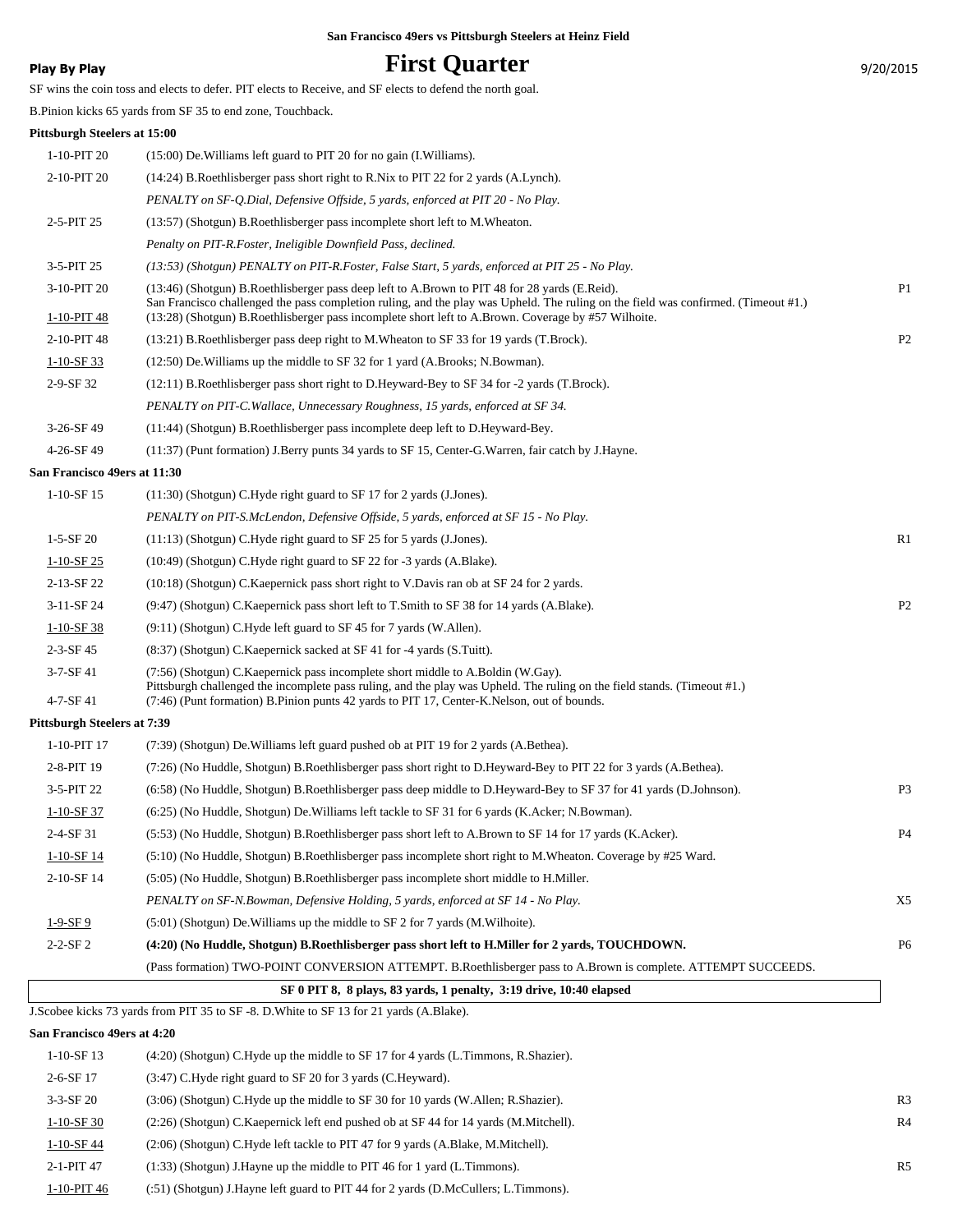2-8-PIT 44 (:15) (Shotgun) C.Kaepernick pass short middle to C.Hyde to PIT 33 for 11 yards (L.Timmons, J.Jones) [S.Tuitt]. P6

| <b>END OF OUARTER</b>      |       | <b>First Downs</b>     |  |  |                 | <b>Efficiencies</b> |        |        |
|----------------------------|-------|------------------------|--|--|-----------------|---------------------|--------|--------|
|                            | Score | Poss                   |  |  | $R$ $P$ $X$ $T$ |                     | 3 Down | 4 Down |
| <b>San Francisco 49ers</b> |       | $8:11 \t4 \t2 \t0 \t6$ |  |  |                 |                     | 2/3    | 0/0    |
| <b>Pittsburgh Steelers</b> |       | 6:49                   |  |  | $0 \t 5 \t 1$   | - 6                 | 2/3    | 0/0    |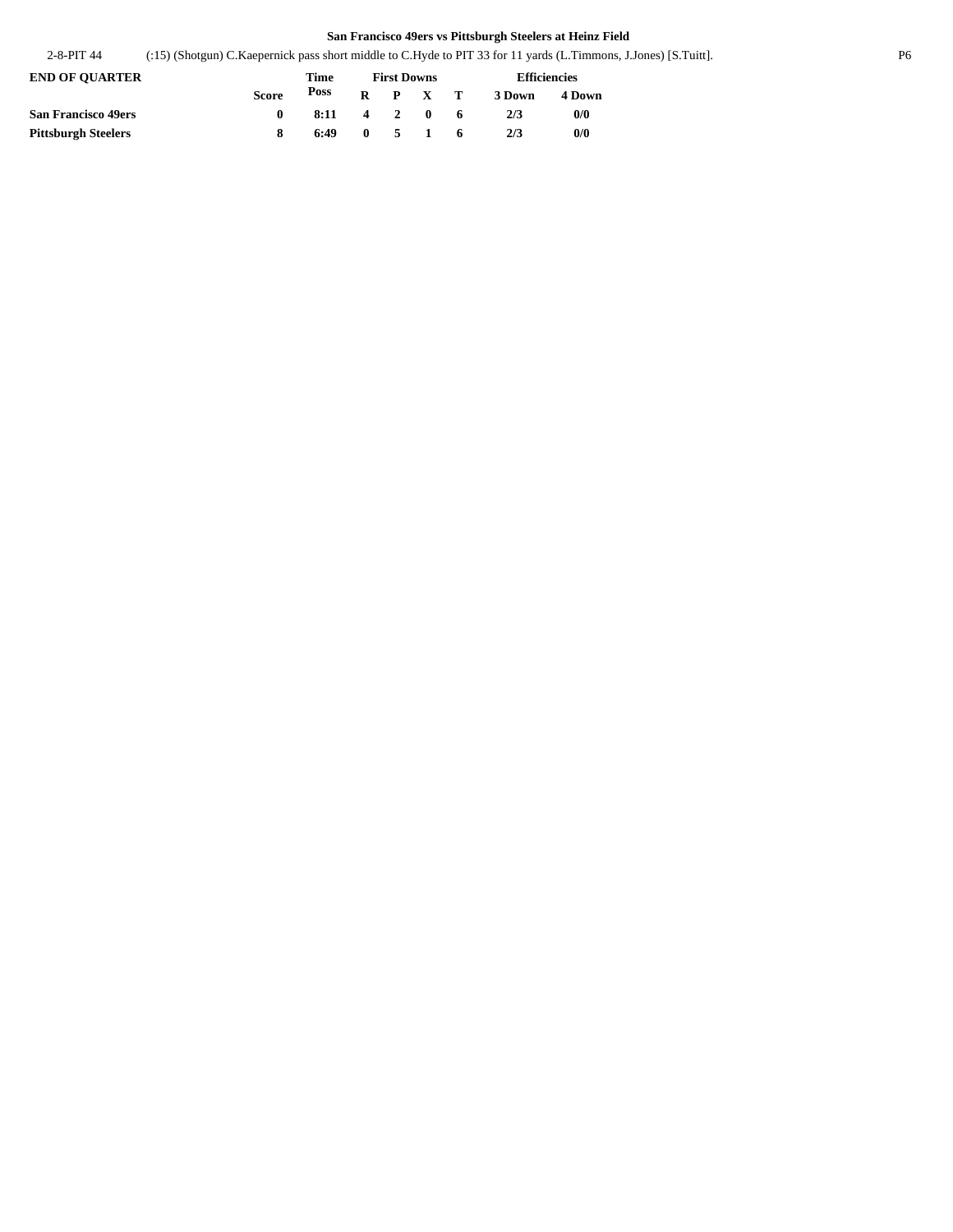| <b>Play By Play</b>                | <b>Second Quarter</b>                                                                                                                 | 9/20/2015       |
|------------------------------------|---------------------------------------------------------------------------------------------------------------------------------------|-----------------|
| San Francisco 49ers continued.     |                                                                                                                                       |                 |
| 1-10-PIT 33                        | $(15:00)$ (Shotgun) C. Kaepernick up the middle to PIT 25 for 8 yards (C. Heyward).                                                   |                 |
| 2-2-PIT 25                         | (14:39) (No Huddle, Shotgun) C. Kaepernick pass short right to A. Boldin to PIT 20 for 5 yards (R. Shazier).                          | P7              |
| 1-10-PIT 20                        | (14:01) (Shotgun) PENALTY on PIT-S.McLendon, Encroachment, 5 yards, enforced at PIT 20 - No Play.                                     |                 |
| $1-5-PIT$ 15                       | (13:51) (Shotgun) C.Kaepernick pass incomplete short left to V.McDonald. Coverage by #95 Jones, Pressure by #23 Mitchell.             |                 |
| 2-5-PIT 15                         | $(13:45)$ C. Hyde right end to PIT 13 for 2 yards $(S.Tuit)$ .                                                                        |                 |
| 3-3-PIT 13                         | (13:08) (Shotgun) C. Kaepernick pass short right to G. Celek to PIT 10 for 3 yards (R. Shazier).                                      | P8              |
| 1-10-PIT 10                        | (12:48) M.Davis right tackle to PIT 14 for -4 yards (W.Gay, J.Harrison).                                                              |                 |
|                                    | PENALTY on SF-E.Pears, Offensive Holding, 10 yards, enforced at PIT 10 - No Play.                                                     |                 |
| 1-20-PIT 20                        | (12:25) (Shotgun) C.Kaepernick pass short left to T.Smith to PIT 23 for -3 yards (W.Gay).                                             |                 |
| 2-23-PIT 23                        | (11:44) (Shotgun) C.Kaepernick pass short left to C.Hyde to PIT 27 for -4 yards (C.Heyward).                                          |                 |
|                                    | Timeout #2 by SF at 10:58.                                                                                                            |                 |
| 3-27-PIT 27                        | (10:58) (Shotgun) PENALTY on PIT-J.Harrison, Neutral Zone Infraction, 5 yards, enforced at PIT 27 - No Play.                          |                 |
| 3-22-PIT 22                        | (10:58) (Shotgun) C.Kaepernick sacked at PIT 29 for -7 yards (C.Heyward).                                                             |                 |
| 4-29-PIT 29                        | (10:32) (Field Goal formation) P.Dawson 47 yard field goal is GOOD, Center-K.Nelson, Holder-B.Pinion.                                 |                 |
|                                    | SF 3 PIT 8, 17 plays, 58 yards, 2 penalties, 8:53 drive, 4:33 elapsed                                                                 |                 |
|                                    | B.Pinion kicks 65 yards from SF 35 to end zone, Touchback.                                                                            |                 |
| Pittsburgh Steelers at 10:27       |                                                                                                                                       |                 |
| 1-10-PIT 20                        | $(10:27)$ (Shotgun) De. Williams up the middle to PIT 23 for 3 yards (I. Williams).                                                   |                 |
| 2-7-PIT 23                         | (9:57) (No Huddle, Shotgun) B.Roethlisberger pass incomplete short left to De.Williams. Covergage by #35 Reid.                        |                 |
| 3-7-PIT 23                         | (9:54) (No Huddle, Shotgun) B.Roethlisberger pass short left to A.Brown to PIT 35 for 12 yards (K.Acker).                             | P7              |
| 1-10-PIT 35                        | (9:27) (No Huddle) De. Williams left guard to PIT 37 for 2 yards (K. Acker).                                                          |                 |
| 2-8-PIT 37                         | (8.58) (No Huddle, Shotgun) B.Roethlisberger pass short left to De.Williams to PIT 39 for 2 yards (E.Reid).                           |                 |
| 3-6-PIT 39                         | (8:31) (No Huddle, Shotgun) B.Roethlisberger pass deep left to A.Brown pushed ob at SF 2 for 59 yards (E.Reid).                       | P <sub>8</sub>  |
| $1 - 2 - SF2$                      | (8:11) (No Huddle) De. Williams left guard for 2 yards, TOUCHDOWN.                                                                    | R9              |
|                                    | (Kick formation) PENALTY on SF-A.Brooks, Neutral Zone Infraction, 1 yard, enforced at SF 2 - No Play.                                 |                 |
|                                    | (Pass formation) TWO-POINT CONVERSION ATTEMPT. B.Roethlisberger pass to H.Miller is complete. ATTEMPT SUCCEEDS.                       |                 |
|                                    | SF 3 PIT 16, 7 plays, 80 yards, 2:20 drive, 6:53 elapsed                                                                              |                 |
|                                    | J.Scobee kicks 58 yards from PIT 35 to SF 7. T.Jerod-Eddie to SF 18 for 11 yards (R.Nix, J.Todman).                                   |                 |
|                                    | San Francisco 49ers at 8:07, (1st play from scrimmage 8:02)                                                                           |                 |
| $1-10-SF$ 18                       | (8.02) (Shotgun) C.Hyde up the middle to SF 22 for 4 yards (A.Moats, J.Jones).                                                        |                 |
| 2-6-SF 22                          | (7:30) (Shotgun) C.Hyde left tackle to SF 21 for -1 yards (R.Shazier, L.Timmons).                                                     |                 |
| $3 - 7 - SF 21$                    | (6:47) (Shotgun) C.Kaepernick sacked at SF 4 for -17 yards (R.Shazier).                                                               |                 |
| 4-24-SF4                           | (6:05) (Punt formation) B.Pinion punts 47 yards to PIT 49, Center-K.Nelson. A.Brown to SF 35 for 16 yards (E.Reid). SF-V.McDonald was |                 |
| <b>Pittsburgh Steelers at 5:52</b> | injured during the play.                                                                                                              |                 |
| $1-10-SF$ 35                       | (5:52) B.Roethlisberger pass deep middle to D.Heyward-Bey for 35 yards, TOUCHDOWN.                                                    | P <sub>10</sub> |
|                                    | J. Scobee extra point is No Good, Hit Left Upright, Center-G. Warren, Holder-J. Berry.                                                |                 |
|                                    | SF 3 PIT 22, 1 plays, 35 yards, 0:07 drive, 9:15 elapsed                                                                              |                 |
|                                    | J. Scobee kicks 65 yards from PIT 35 to end zone, Touchback.                                                                          |                 |
| San Francisco 49ers at 5:45        |                                                                                                                                       |                 |
| $1-10-SF$ 20                       | (5:45) (Shotgun) C.Kaepernick pass short right to G.Celek to SF 27 for 7 yards (B.Dupree).                                            |                 |
| 2-3-SF 27                          | (5:16) (Shotgun) C.Kaepernick pass deep middle to T.Smith to SF 45 for 18 yards (B.Boykin).                                           | P9              |
| $1-10-SF$ 45                       | (4:47) (Shotgun) C.Kaepernick FUMBLES (Aborted) at SF 42, RECOVERED by PIT-R.Shazier at SF 42. R.Shazier to SF 42 for no gain         |                 |
|                                    | (G.Celek).                                                                                                                            |                 |
| <b>Pittsburgh Steelers at 4:40</b> |                                                                                                                                       |                 |
| $1-10-SF42$                        | (4:40) (Shotgun) B.Roethlisberger pass short middle to De.Williams to SF 31 for 11 yards (C.Carradine, N.Bowman).                     | P11             |
| $1-10-SF$ 31                       | (4:03) (Shotgun) De Williams right guard to SF 30 for 1 yard (A.Bethea).                                                              |                 |
| 2-9-SF 30                          | (3:29) (No Huddle, Shotgun) B.Roethlisberger pass short middle to A.Brown to SF 18 for 12 yards (M.Wilhoite).                         | P <sub>12</sub> |
| $1 - 10 - SF$ 18                   | (2:58) (No Huddle, Shotgun) B.Roethlisberger pass short middle to H.Miller to SF 5 for 13 yards (M.Wilhoite).                         | P <sub>13</sub> |

Two-Minute Warning

1-5-SF 5 (2:30) (No Huddle) De.Williams up the middle to SF 2 for 3 yards (A.Bethea).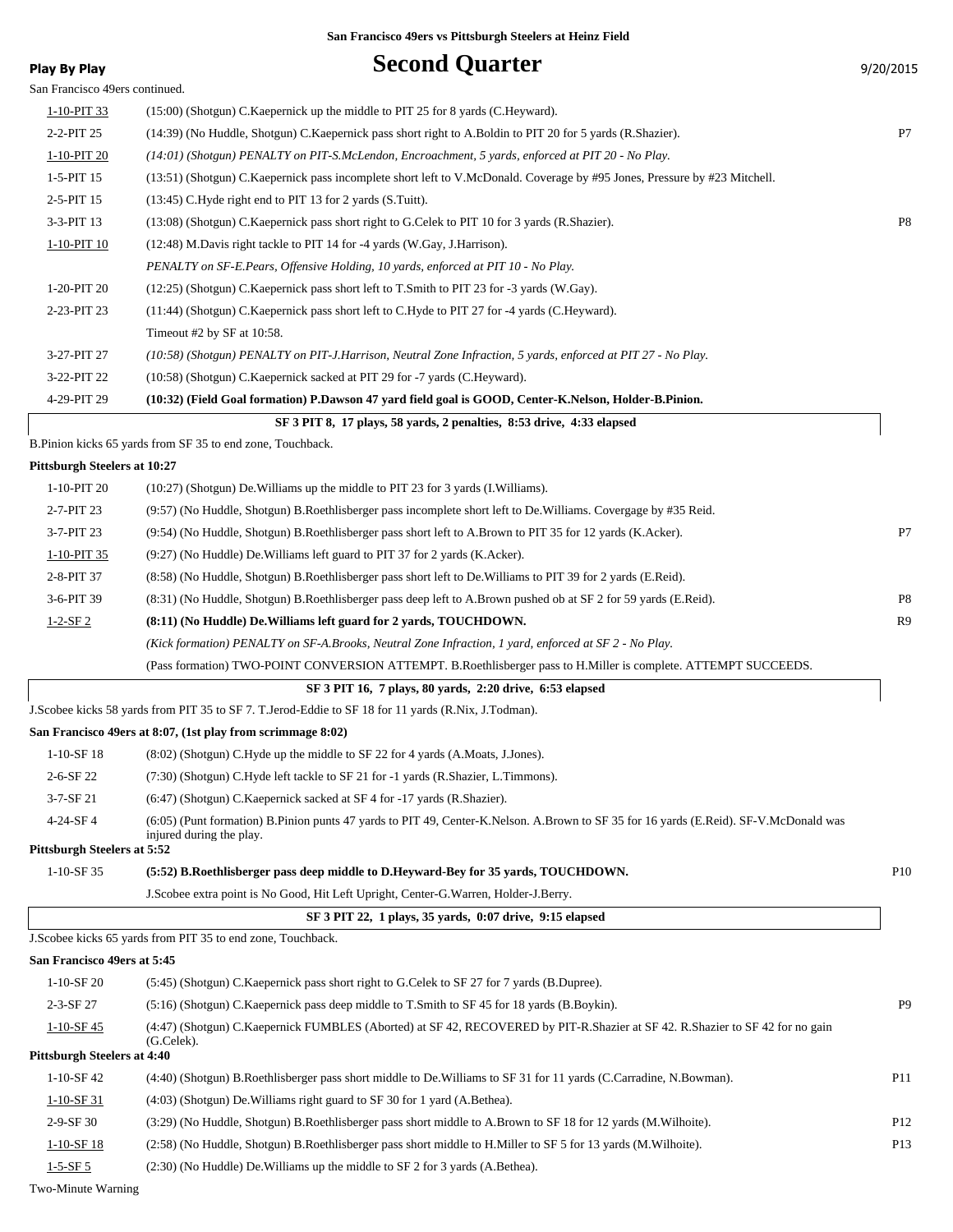J.Scobee kicks 65 yards from PIT 35 to end zone, Touchback.

#### **San Francisco 49ers at 1:58**

| $1-10-$ SF 20               | (1:58) (Shotgun) C.Hyde left guard to SF 23 for 3 yards (W.Allen).                                          |     |
|-----------------------------|-------------------------------------------------------------------------------------------------------------|-----|
| $2 - 7 - SF$ 23             | (1:29) (No Huddle, Shotgun) C. Kaepernick pass short right to Q. Patton to SF 29 for 6 yards (R. Cockrell). |     |
| $3-1-SF29$                  | $(1:07)$ (No Huddle, Shotgun) C. Kaepernick pass short right to C. Hyde to SF 31 for 2 yards (R. Shazier).  | P10 |
| $1-10-SF31$                 | (1:06) (Shotgun) C.Kaepernick scrambles left end to SF 36 for 5 yards (A.Moats).                            |     |
| $2 - 5 - SF 36$             | (:35) (No Huddle, Shotgun) C. Kaepernick pass incomplete short right to M. Davis [J. Harrison].             |     |
| $3-5-SF36$                  | (:30) (Shotgun) C. Kaepernick pass incomplete short right to V. Davis (M. Mitchell).                        |     |
| $4 - 5 - SF$ 36             | (:25) (Punt formation) B. Pinion punts 42 yards to PIT 22, Center-K. Nelson, out of bounds.                 |     |
| Pittsburgh Steelers at 0:17 |                                                                                                             |     |

1-10-PIT 22 (:17) B.Roethlisberger kneels to PIT 21 for -1 yards.

| <b>END OF OUARTER</b>      | Time         |      |                | <b>First Downs</b>      |                 |                | <b>Efficiencies</b> |        |
|----------------------------|--------------|------|----------------|-------------------------|-----------------|----------------|---------------------|--------|
|                            | <b>Score</b> | Poss |                |                         | $R$ $P$ $X$ $T$ |                | 3 Down              | 4 Down |
| <b>San Francisco 49ers</b> | 3            | 9:34 | - 0            | $\overline{\mathbf{4}}$ | $\mathbf{0}$    | $\blacksquare$ | 2/5                 | 0/0    |
| <b>Pittsburgh Steelers</b> | 29           | 5:26 | $\overline{2}$ |                         | 60              |                | 2/2                 | 0/0    |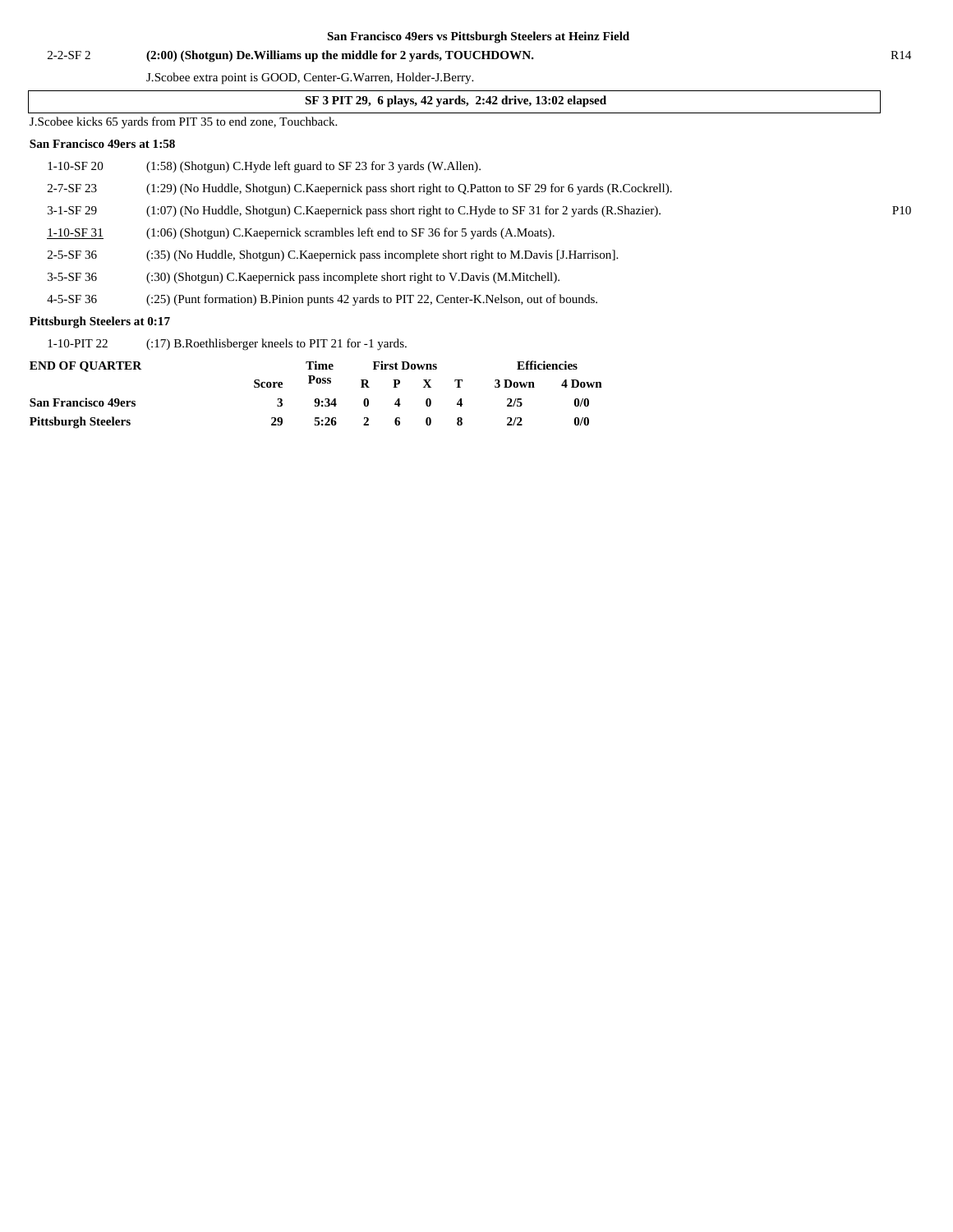## **Play By Play Play Play Play Play By Play Play By Play Play By Play Play Play Play Play Play Play Play Play Play Play Play Play Play Play Play Play Play Play Play Play**

| <b>San Francisco 49ers</b>          | 8<br>3<br>11:40<br>3<br>4<br>1<br>1/5<br>2/3                                                                                                                                                                                                                                        |                 |
|-------------------------------------|-------------------------------------------------------------------------------------------------------------------------------------------------------------------------------------------------------------------------------------------------------------------------------------|-----------------|
| <b>END OF QUARTER</b>               | <b>First Downs</b><br><b>Efficiencies</b><br>Time<br>Poss<br>т<br><b>Score</b><br>R<br>P<br>X<br>3 Down<br>4 Down                                                                                                                                                                   |                 |
| $1 - 15 - SF31$                     | (:07) (Shotgun) C.Kaepernick pass deep right to V.Davis to PIT 26 for 43 yards (M.Mitchell).                                                                                                                                                                                        | P18             |
| $1-10-SF$ 36                        | (:07) (Shotgun) PENALTY on SF-E.Pears, False Start, 5 yards, enforced at SF 36 - No Play.                                                                                                                                                                                           |                 |
| San Francisco 49ers at 0:07         |                                                                                                                                                                                                                                                                                     |                 |
| 4-6-PIT 6                           | (:20) (Punt formation) J.Berry punts 62 yards to SF 32, Center-G.Warren. D.White to SF 36 for 4 yards (W.Allen).                                                                                                                                                                    |                 |
| 3-6-PIT 6                           | (:27) (Shotgun) B.Roethlisberger pass incomplete deep left to A.Brown (E.Reid).                                                                                                                                                                                                     |                 |
| 2-6-PIT 6                           | $(1:11)$ De. Williams up the middle to PIT 6 for no gain $(I.Williams; N.Bowman)$ .                                                                                                                                                                                                 |                 |
| $1-10-PIT2$                         | (1:51) Ball spotted at the 2-yard line after the turnover on downs. De. Williams left guard to PIT 6 for 4 yards (I. Williams).                                                                                                                                                     |                 |
| <b>Pittsburgh Steelers at 1:51</b>  | San Francisco challenged the incomplete pass ruling, and the play was Upheld. The ruling on the field was confirmed. (Timeout #1 at 01:51.)                                                                                                                                         |                 |
| 4-1-PIT 1                           | (1:57) C. Kaepernick pass incomplete short right to B. Miller (L. Timmons).                                                                                                                                                                                                         |                 |
| $3-2-PIT2$                          | $(2:37)$ M.Davis up the middle to PIT 1 for 1 yard $(S.McLendon)$ .                                                                                                                                                                                                                 |                 |
| $2-2-PIT2$                          | (2:42) C.Kaepernick pass incomplete short right to B.Bell. Coverage by #20 Allen.                                                                                                                                                                                                   |                 |
| $1-2-PIT2$                          | $(3.51)$ (Shotgun) M.Davis up the middle to PIT 2 for 1 yard (R.Shazier; C.Thomas).<br>Pittsburgh challenged the first down ruling, and the play was Upheld. The ruling on the field stands. (Timeout #1.)<br>(3:10) M.Davis up the middle to PIT 2 for no gain (J.Jones, S.Tuitt). |                 |
| 3-1-PIT 3<br>4-1-PIT 3              | (3:56) C.Kaepernick pass incomplete short right to M.Davis. Coverage by #22 Gay, Pressure by #55 Moats.                                                                                                                                                                             | R <sub>17</sub> |
|                                     |                                                                                                                                                                                                                                                                                     |                 |
| 2-8-PIT 10                          | (4:35) (Shotgun) C.Kaepernick pass short middle to B.Miller to PIT 3 for 7 yards (S.Spence; L.Timmons).                                                                                                                                                                             |                 |
| $1-10-PIT$ 12                       | (5:07) (Shotgun) M.Davis up the middle to PIT 10 for 2 yards (W.Allen; J.Harrison).                                                                                                                                                                                                 |                 |
| 4-1-PIT 19                          | (5:29) (Shotgun) C.Kaepernick pass short left to V.Davis to PIT 12 for 7 yards (A.Blake).                                                                                                                                                                                           | P16             |
| 3-10-PIT 28                         | (6:17) (Shotgun) C. Kaepernick pass incomplete deep right to A. Boldin.<br>(6:12) (Shotgun) C.Kaepernick pass short left to C.Hyde to PIT 19 for 9 yards (L.Timmons).                                                                                                               |                 |
| 1-10-PIT 28<br>2-10-PIT 28          |                                                                                                                                                                                                                                                                                     |                 |
| 1-10-PIT 38                         | (7:06) (Shotgun) C.Kaepernick left end to PIT 28 for 10 yards (A.Blake).<br>(6:25) C.Kaepernick pass incomplete short left to V.Davis (A.Blake).                                                                                                                                    | R15             |
| $1-10-SF$ 49                        | (7:33) (Shotgun) C.Kaepernick pass short right to A.Boldin to PIT 38 for 13 yards (M.Mitchell).                                                                                                                                                                                     | P <sub>14</sub> |
|                                     | PENALTY on PIT-L.Timmons, Unnecessary Roughness, 15 yards, enforced at SF 34.                                                                                                                                                                                                       | X13             |
| 2-10-SF 28                          | (7:54) (Shotgun) C.Kaepernick pass short right to A.Boldin to SF 34 for 6 yards (R.Shazier).                                                                                                                                                                                        |                 |
| $1-10-SF$ 28                        | (8:00) (Shotgun) C.Kaepernick pass incomplete deep middle to B.Bell. Coverage by #94 Timmons.                                                                                                                                                                                       |                 |
| 2-4-SF 23                           | (8.16) (Shotgun) C. Kaepernick pass short left to V. Davis to SF 28 for 5 yards (A. Blake).                                                                                                                                                                                         | P12             |
| $1-10-SF$ 17                        | (9:01) (Shotgun) C.Kaepernick left guard to SF 20 for 3 yards (R.Shazier). FUMBLES (R.Shazier), recovered by SF-G.Celek at SF 23. G.Celek to<br>SF 23 for no gain (J.Jones).                                                                                                        |                 |
| San Francisco 49ers at 9:01         |                                                                                                                                                                                                                                                                                     |                 |
| 4-9-PIT 44                          | (9:11) (Punt formation) J.Berry punts 46 yards to SF 10, Center-G.Warren. J.Hayne to SF 17 for 7 yards (V.Williams).                                                                                                                                                                |                 |
| 3-10-PIT 43                         | (9:42) (No Huddle, Shotgun) B.Roethlisberger pass short left to De.Williams to PIT 44 for 1 yard (A.Brooks).                                                                                                                                                                        |                 |
| 2-11-PIT 42                         | (10:10) (No Huddle, Shotgun) B.Roethlisberger pass short left to De. Williams to PIT 43 for 1 yard (E.Reid).                                                                                                                                                                        |                 |
| 1-10-PIT 43                         | (10:37) (Shotgun) B.Roethlisberger pass short left to A.Brown to PIT 42 for -1 yards (K.Acker).                                                                                                                                                                                     |                 |
| <b>Pittsburgh Steelers at 10:37</b> |                                                                                                                                                                                                                                                                                     |                 |
| 4-22-SF 17                          | (10:44) (Punt formation) B.Pinion punts 40 yards to PIT 43, Center-K.Nelson, fair catch by A.Brown.                                                                                                                                                                                 |                 |
| 3-24-SF 15                          | (11:27) (Shotgun) C.Kaepernick scrambles up the middle to SF 17 for 2 yards (R.Shazier).                                                                                                                                                                                            |                 |
| 2-18-SF 21                          | (12:10) (Shotgun) C.Kaepernick sacked at SF 15 for -6 yards (sack split by A.Moats and S.Tuitt).                                                                                                                                                                                    |                 |
|                                     | PENALTY on SF-E.Pears, Clipping, 15 yards, enforced at SF 36 - No Play.                                                                                                                                                                                                             |                 |
| $2 - 3 - SF$ 36                     | (12:38) (Shotgun) C.Hyde left guard to SF 34 for -2 yards (R.Shazier).                                                                                                                                                                                                              |                 |
| $1-10-SF$ 29                        | (13:13) (Shotgun) C.Kaepernick scrambles up the middle to SF 36 for 7 yards (R.Shazier).                                                                                                                                                                                            |                 |
| $3-1-SF27$                          | (13:49) (Shotgun) C.Hyde left guard to SF 29 for 2 yards (M.Mitchell, B.Dupree).                                                                                                                                                                                                    | R11             |
| 2-12-SF 16                          | (14:30) (No Huddle, Shotgun) C. Kaepernick pass short left to T. Smith to SF 27 for 11 yards (A. Blake).                                                                                                                                                                            |                 |
| $1-10-SF$ 18                        | (14:56) C.Hyde right end to SF 16 for -2 yards (R.Shazier).                                                                                                                                                                                                                         |                 |
|                                     | San Francisco 49ers at 15:00, (1st play from scrimmage 14:56)                                                                                                                                                                                                                       |                 |
|                                     | J.Scobee kicks 73 yards from PIT 35 to SF -8. D. White to SF 18 for 26 yards (S.Spence).                                                                                                                                                                                            |                 |
|                                     | SF elects to Receive, and PIT elects to defend the North goal.                                                                                                                                                                                                                      |                 |

**Pittsburgh Steelers 29 3:20 0 0 0 0 0/2 0/0**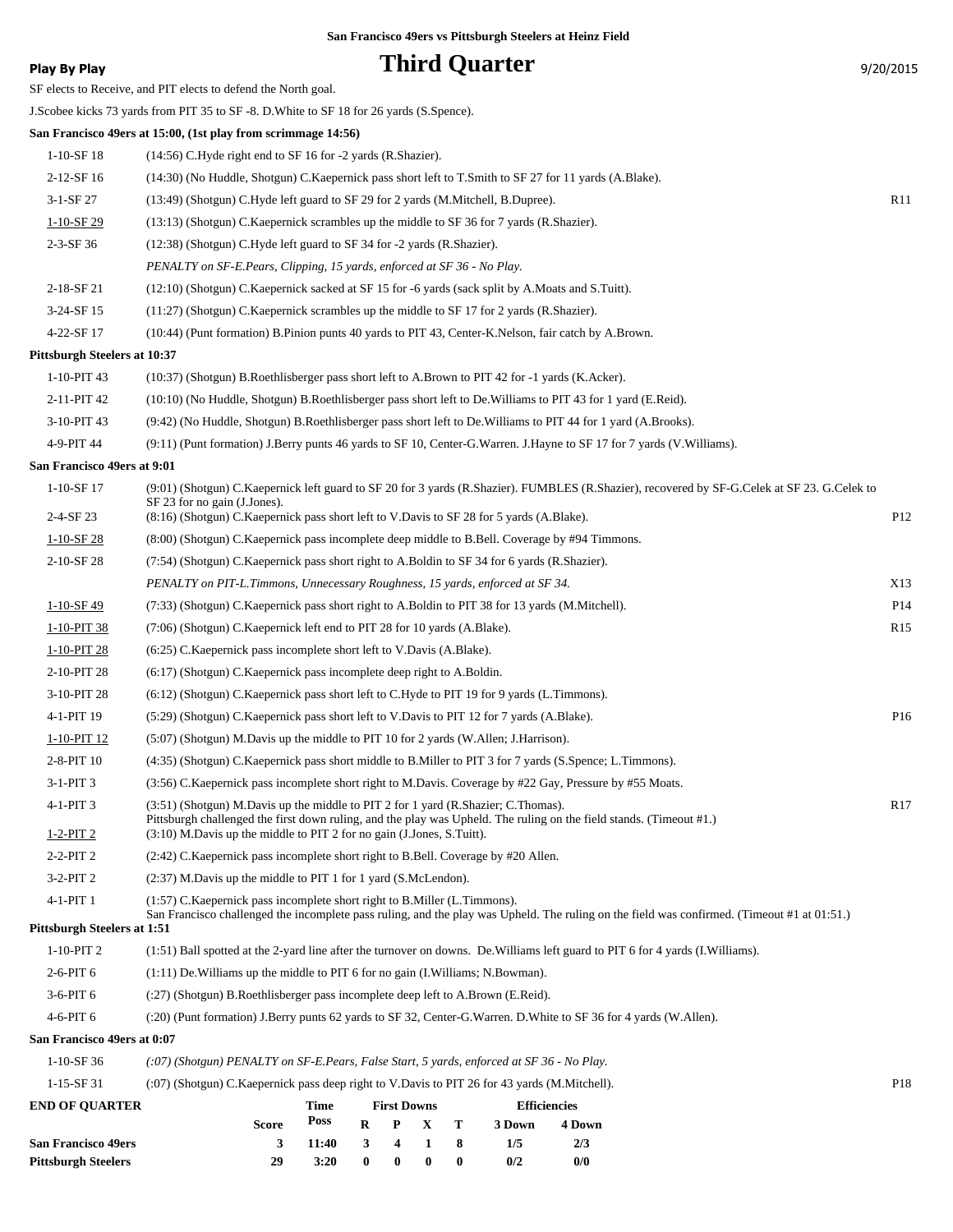### **Play By Play Play Play Play Play By Play Play By Play Play By Play Play Play Play Play Play Play Play Play Play Play Play Play Play Play Play Play Play Play Play Play**

San Francisco 49ers continued.

| $1-10-PIT26$ | (15:00) (Shotgun) C.Kaepernick pass short middle to B.Bell to PIT 15 for 11 yards (W.Allen, R.Shazier). SF-B.Bell was injured during the play.                                                                                                                                   | P <sub>19</sub> |
|--------------|----------------------------------------------------------------------------------------------------------------------------------------------------------------------------------------------------------------------------------------------------------------------------------|-----------------|
|              | PENALTY on PIT-R.Shazier, Unnecessary Roughness, 8 yards, enforced at PIT 15.                                                                                                                                                                                                    | X20             |
| $1-7-PIT$ 7  | $(14:51)$ (Shotgun) C. Kaepernick pass short left to M. Davis to PIT 6 for 1 yard (J. Harrison).                                                                                                                                                                                 |                 |
|              | Timeout #2 by SF at $14:13$ .                                                                                                                                                                                                                                                    |                 |
| $2-6-PIT6$   | (14:13) (Shotgun) C.Kaepernick pass incomplete short middle to T.Smith (B.Boykin). Coverage by #23 Mitchell, Pressure by #94 Timmons.                                                                                                                                            |                 |
| $3-6-PIT6$   | (14:07) (Shotgun) PENALTY on SF-C.Kaepernick, Delay of Game, 5 yards, enforced at PIT 6 - No Play.                                                                                                                                                                               |                 |
| 3-11-PIT 11  | (14:07) (Shotgun) C. Kaepernick sacked at PIT 14 for -3 yards (B. Dupree).                                                                                                                                                                                                       |                 |
| 4-14-PIT 14  | (13:22) (Shotgun) C.Kaepernick pass short left to A.Boldin for 14 yards, TOUCHDOWN.<br>The Replay Official reviewed the runner was in bounds ruling, and the play was Upheld. The ruling on the field stands.<br>P.Dawson extra point is GOOD, Center-K.Nelson, Holder-B.Pinion. | P <sub>21</sub> |
|              |                                                                                                                                                                                                                                                                                  |                 |

#### **SF 10 PIT 29, 6 plays, 64 yards, 1 penalty, 1:51 drive, 1:44 elapsed**

B.Pinion kicks 65 yards from SF 35 to end zone, Touchback.

#### **Pittsburgh Steelers at 13:16**

|                | The Replay Official reviewed the runner broke the plane ruling, and the play was Upheld. The ruling on the field stands.<br>J. Scobee extra point is GOOD, Center-G. Warren, Holder-J. Berry. |                 |
|----------------|-----------------------------------------------------------------------------------------------------------------------------------------------------------------------------------------------|-----------------|
| $2 - 1 - SF$ 1 | (10:32) De. Williams up the middle for 1 yard, TOUCHDOWN.                                                                                                                                     | R <sub>17</sub> |
| $1-8-SF8$      | (11:03) (No Huddle, Shotgun) De. Williams right tackle to SF 1 for 7 yards (E.Reid).                                                                                                          |                 |
| $3-2-PIT44$    | (11:50) (No Huddle) B.Roethlisberger pass deep right to M.Wheaton to SF 8 for 48 yards (M.Wilhoite).                                                                                          | P <sub>16</sub> |
| 2-7-PIT 39     | (12:08) (No Huddle, Shotgun) B.Roethlisberger pass short left to A.Brown ran ob at PIT 44 for 5 yards (Q.Dial).                                                                               |                 |
| 1-10-PIT 36    | (12:47) (No Huddle, Shotgun) De Williams left guard to PIT 39 for 3 yards (I. Williams; O. Dial).                                                                                             |                 |
| 1-10-PIT 20    | (13:16) (Shotgun) De Williams left tackle to PIT 36 for 16 yards (K.Acker).                                                                                                                   | R15             |
|                |                                                                                                                                                                                               |                 |

#### **SF 10 PIT 36, 6 plays, 80 yards, 2:51 drive, 4:35 elapsed**

J.Scobee kicks 65 yards from PIT 35 to end zone, Touchback.

#### **San Francisco 49ers at 10:25**

| 1-10-SF 20 | $(10:25)$ (Shotgun) M.Davis up the middle to SF 25 for 5 yards (C.Heyward). |  |  |
|------------|-----------------------------------------------------------------------------|--|--|
|------------|-----------------------------------------------------------------------------|--|--|

#### 2-5-SF 25 **(9:55) (No Huddle, Shotgun) C.Kaepernick pass deep middle to T.Smith for 75 yards, TOUCHDOWN.** P22

(Pass formation) TWO-POINT CONVERSION ATTEMPT. C.Kaepernick pass to T.Smith is complete. ATTEMPT SUCCEEDS.

 **SF 18 PIT 36, 2 plays, 80 yards, 0:42 drive, 5:17 elapsed**

B.Pinion kicks 65 yards from SF 35 to end zone, Touchback.

#### **Pittsburgh Steelers at 9:43**

| $1-10-PIT20$  | $(9:43)$ (Shotgun) De Williams right tackle to PIT 24 for 4 yards (G.Dorsey).                            |                 |
|---------------|----------------------------------------------------------------------------------------------------------|-----------------|
| $2-6-PIT24$   | $(9:16)$ (No Huddle) De. Williams right tackle to PIT 27 for 3 yards (G. Dorsey).                        |                 |
| 3-3-PIT 27    | (8.48) (No Huddle, Shotgun) B.Roethlisberger pass deep right to A.Brown to SF 17 for 56 yards (T.Brock). | P <sub>18</sub> |
|               | Penalty on SF-A.Brooks, Defensive Offside, declined.                                                     |                 |
| $1-10-SF$ 17  | (8.22) (No Huddle) De Williams left tackle to SF 7 for 10 yards (C.Carradine).                           | R <sub>19</sub> |
| $1 - 7 - SF7$ | (7:49) (No Huddle, Shotgun) B.Roethlisberger pass short left to A.Brown for 7 yards, TOUCHDOWN.          | P <sub>20</sub> |
|               | J. Scobee extra point is GOOD, Center-G. Warren, Holder-J. Berry.                                        |                 |
|               |                                                                                                          |                 |

| SF 18 PIT 43, 5 plays, 80 yards, 2:00 drive, 7:17 elapsed |  |
|-----------------------------------------------------------|--|
|-----------------------------------------------------------|--|

#### J.Scobee kicks 65 yards from PIT 35 to end zone, Touchback.

#### **San Francisco 49ers at 7:43**

| an Francisco <del>1</del> 9013 at 7 <b>.4</b> 9 |                                                                                                                       |                 |
|-------------------------------------------------|-----------------------------------------------------------------------------------------------------------------------|-----------------|
| $1-10-$ SF 20                                   | (7:43) (Shotgun) C. Kaepernick pass short left to T. Smith to SF 25 for 5 yards (A. Blake).                           |                 |
| $2 - 5 - SF$ 25                                 | $(7:12)$ (Shotgun) M.Davis up the middle to SF 27 for 2 yards (L.Timmons).                                            |                 |
| $3-3-$ SF 27                                    | (6:47) (Shotgun) C.Kaepernick pass short middle to A.Boldin to SF 35 for 8 yards (W.Gay).                             | P <sub>23</sub> |
| $1-10-SF35$                                     | (6:25) (No Huddle, Shotgun) C.Kaepernick pass short middle to O.Patton to SF 39 for 4 yards (R.Shazier) [J.Harrison]. |                 |
| $2-6-SF39$                                      | (5:55) (No Huddle, Shotgun) C. Kaepernick pass short right to D. White ran ob at SF 47 for 8 yards.                   | P <sub>24</sub> |
| $1-10-SF$ 47                                    | (5:27) (Shotgun) C.Kaepernick pass short right to O.Patton pushed ob at PIT 47 for 6 yards (R.Cockrell).              |                 |
| 2-4-PIT 47                                      | (5:00) (Shotgun) C. Kaepernick pass short left to D. White to PIT 37 for 10 yards (A. Blake).                         | P <sub>25</sub> |
| 1-10-PIT 37                                     | (4:53) (Shotgun) C. Kaepernick pass short right to A. Boldin to PIT 23 for 14 yards.                                  | P <sub>26</sub> |
| 1-10-PIT 23                                     | (4:43) (Shotgun) C.Kaepernick pass short middle to V.Davis to PIT 18 for 5 yards (W.Gay).                             |                 |
| $2-5-PIT$ 18                                    | (4:17) (No Huddle, Shotgun) C. Kaepernick pass short right to M. Davis to PIT 15 for 3 yards (R. Cockrell).           |                 |
| $3-2-PIT$ 15                                    | (3:48) (No Huddle, Shotgun) C. Kaepernick pass short left to O. Patton to PIT 6 for 9 yards (A. Blake).               | P <sub>27</sub> |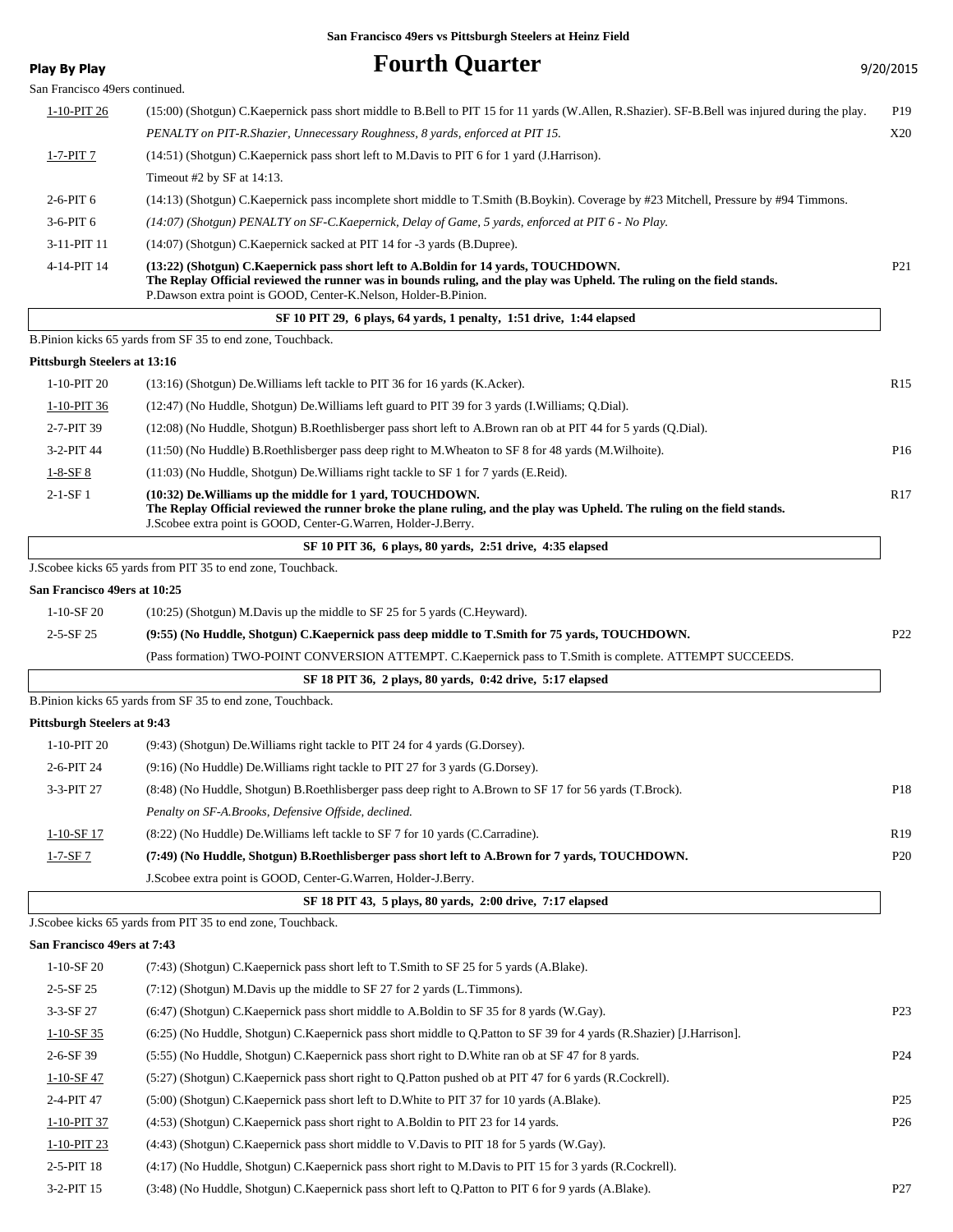|                                    |                                                                                            |                                                                                                                                                                                                                                                                 |              |                    |              |   | San Francisco 49ers vs Pittsburgh Steelers at Heinz Field |                     |  |     |  |
|------------------------------------|--------------------------------------------------------------------------------------------|-----------------------------------------------------------------------------------------------------------------------------------------------------------------------------------------------------------------------------------------------------------------|--------------|--------------------|--------------|---|-----------------------------------------------------------|---------------------|--|-----|--|
| $1-6-PIT6$                         |                                                                                            | (3:16) (No Huddle, Shotgun) M.Davis right tackle to PIT 3 for 3 yards (L.Timmons, R.Cockrell).                                                                                                                                                                  |              |                    |              |   |                                                           |                     |  |     |  |
| $2-3-PIT3$                         |                                                                                            | (2:48) (No Huddle, Shotgun) C.Kaepernick pass incomplete short left to A.Boldin. Coverage by #41 Blake, Pressure by #97 Heyward.                                                                                                                                |              |                    |              |   |                                                           |                     |  |     |  |
| $3-3-PIT3$                         | (2:44) (Shotgun) C.Kaepernick pass incomplete short left to A.Boldin. Coverage by #22 Gay. |                                                                                                                                                                                                                                                                 |              |                    |              |   |                                                           |                     |  |     |  |
|                                    | Timeout #3 by SF at $02:40$ .                                                              |                                                                                                                                                                                                                                                                 |              |                    |              |   |                                                           |                     |  |     |  |
| $4-3-PIT3$                         |                                                                                            | (2:40) (Shotgun) C. Kaepernick scrambles right tackle for 3 yards, TOUCHDOWN.<br>The Replay Official reviewed the runner broke the plane ruling, and the play was REVERSED.<br>(Shotgun) C. Kaepernick scrambles right tackle to PIT 1 for 2 yards (B. Dupree). |              |                    |              |   |                                                           |                     |  |     |  |
| <b>Pittsburgh Steelers at 2:35</b> |                                                                                            |                                                                                                                                                                                                                                                                 |              |                    |              |   |                                                           |                     |  |     |  |
| $1-10-PIT1$                        | (2:35) J.Todman left guard to PIT 12 for 11 yards (M.Wilhoite).                            |                                                                                                                                                                                                                                                                 |              |                    |              |   |                                                           |                     |  | R21 |  |
| Two-Minute Warning                 |                                                                                            |                                                                                                                                                                                                                                                                 |              |                    |              |   |                                                           |                     |  |     |  |
| 1-10-PIT 12                        | $(2:00)$ M. Vick kneels to PIT 11 for $-1$ yards.                                          |                                                                                                                                                                                                                                                                 |              |                    |              |   |                                                           |                     |  |     |  |
| 2-11-PIT 11                        | $(1:20)$ M. Vick kneels to PIT 10 for $-1$ yards.                                          |                                                                                                                                                                                                                                                                 |              |                    |              |   |                                                           |                     |  |     |  |
| 3-12-PIT 10                        | $(240)$ M. Vick kneels to PIT 9 for $-1$ yards.                                            |                                                                                                                                                                                                                                                                 |              |                    |              |   |                                                           |                     |  |     |  |
| <b>END OF QUARTER</b>              |                                                                                            | Time                                                                                                                                                                                                                                                            |              | <b>First Downs</b> |              |   |                                                           | <b>Efficiencies</b> |  |     |  |
|                                    | <b>Score</b>                                                                               | Poss                                                                                                                                                                                                                                                            | $\bf{R}$     | $\mathbf{P}$       | $\mathbf{x}$ | т | 3 Down                                                    | 4 Down              |  |     |  |
| <b>San Francisco 49ers</b>         | 18                                                                                         | 7:34                                                                                                                                                                                                                                                            | $\mathbf{0}$ | 8                  | 1            | 9 | 2/4                                                       | 1/2                 |  |     |  |
| <b>Pittsburgh Steelers</b>         | 43                                                                                         | 7:26                                                                                                                                                                                                                                                            | 4            | 3                  | $\bf{0}$     | 7 | 2/3                                                       | 0/0                 |  |     |  |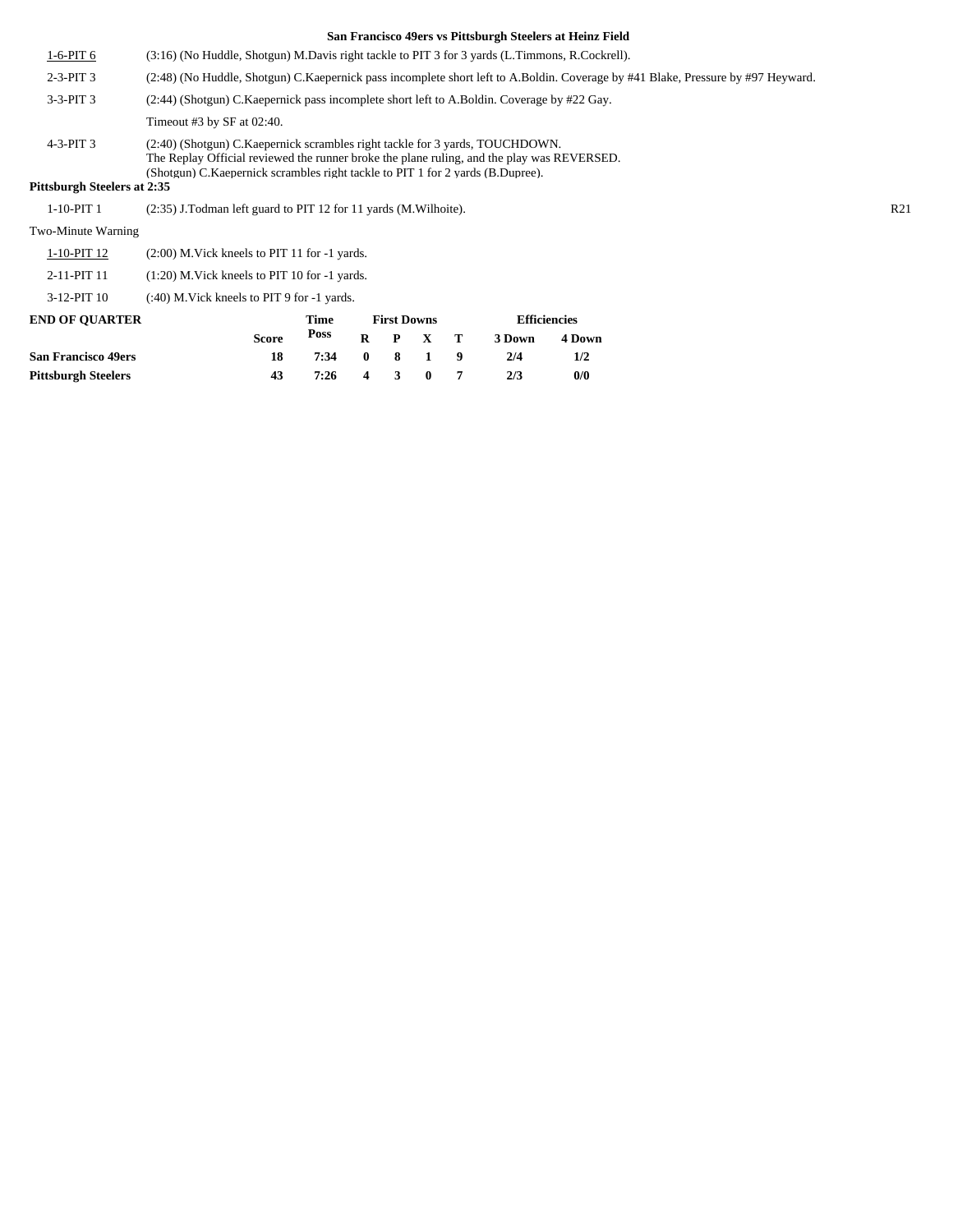## **Miscellaneous Statistics Report**

**San Francisco 49ers vs Pittsburgh Steelers**

**9/20/2015 at Heinz Field**

### **Ten Longest Plays for San Francisco 49ers**

| <b>Otr</b> | <b>Play Start</b> | <b>Play Description</b>                                                                                                                                                                                                             |
|------------|-------------------|-------------------------------------------------------------------------------------------------------------------------------------------------------------------------------------------------------------------------------------|
|            |                   | (9:55) (No Huddle, Shotgun) C.Kaepernick pass deep middle to T.Smith for 75 yards, TOUCHDOWN.                                                                                                                                       |
|            |                   | (:07) (Shotgun) C.Kaepernick pass deep right to V.Davis to PIT 26 for 43 yards (M.Mitchell).                                                                                                                                        |
|            |                   | (7:54) (Shotgun) C.Kaepernick pass short right to A.Boldin to SF 34 for 6 yards (R.Shazier).<br>PENALTY on PIT-L.Timmons, Unnecessary Roughness, 15 yards, enforced at SF 34.                                                       |
|            |                   | (15:00) (Shotqun) C.Kaepernick pass short middle to B.Bell to PIT 15 for 11 yards (W.Allen, R.Shazier). SF-B.Bell was injured<br>during the play.<br>PENALTY on PIT-R. Shazier, Unnecessary Roughness, 8 yards, enforced at PIT 15. |
|            |                   | (5:16) (Shotgun) C.Kaepernick pass deep middle to T.Smith to SF 45 for 18 yards (B.Boykin).                                                                                                                                         |
|            |                   | (9:47) (Shotqun) C.Kaepernick pass short left to T.Smith to SF 38 for 14 yards (A.Blake).                                                                                                                                           |
|            |                   | (2:26) (Shotgun) C.Kaepernick left end pushed ob at SF 44 for 14 yards (M.Mitchell).                                                                                                                                                |
|            |                   | (13:22) (Shotgun) C.Kaepernick pass short left to A.Boldin for 14 yards, TOUCHDOWN.<br>The Replay Official reviewed the runner was in bounds ruling, and the play was Upheld. The ruling on the field stands.                       |
|            |                   | (4:53) (Shotgun) C.Kaepernick pass short right to A.Boldin to PIT 23 for 14 yards.                                                                                                                                                  |
|            |                   | (7:33) (Shotgun) C.Kaepernick pass short right to A.Boldin to PIT 38 for 13 yards (M.Mitchell).                                                                                                                                     |
|            |                   | 4 2-5-SF 25<br>3 1-15-SF 31<br>3 2-10-SF 28<br>4 1-10-PIT 26<br>2 2-3-SF 27<br>1 3-11-SF 24<br>$1 \quad 1 - 10 - SF$ 30<br>4 4-14-PIT 14<br>4 1-10-PIT 37<br>3 1-10-SF 49                                                           |

#### **Ten Longest Plays for Pittsburgh Steelers**

| Yards | 0tr           | <b>Play Start</b>        | <b>Play Description</b>                                                                                           |
|-------|---------------|--------------------------|-------------------------------------------------------------------------------------------------------------------|
| 59    |               | 2 3-6-PIT 39             | (8:31) (No Huddle, Shotgun) B.Roethlisberger pass deep left to A.Brown pushed ob at SF 2 for 59 yards (E.Reid).   |
| 56    |               | 4 3-3-PIT 27             | (8:48) (No Huddle, Shotgun) B.Roethlisberger pass deep right to A.Brown to SF 17 for 56 yards (T.Brock).          |
| 48    |               | 4 3-2-PIT 44             | (11:50) (No Huddle) B.Roethlisberger pass deep right to M.Wheaton to SF 8 for 48 yards (M.Wilhoite).              |
| 41    |               | $1 \quad 3 - 5 - PIT$ 22 | (6:58) (No Huddle, Shotgun) B.Roethlisberger pass deep middle to D.Heyward-Bey to SF 37 for 41 yards (D.Johnson). |
| 35    |               | 2 1-10-SF 35             | (5:52) B. Roethlisberger pass deep middle to D. Heyward-Bey for 35 yards, TOUCHDOWN.                              |
| 28    |               | 3-10-PIT 20              | (13:46) (Shotgun) B.Roethlisberger pass deep left to A.Brown to PIT 48 for 28 yards (E.Reid).                     |
| 19    |               | 2-10-PIT 48              | (13:21) B. Roethlisberger pass deep right to M. Wheaton to SF 33 for 19 yards (T. Brock).                         |
| 17    |               | 2-4-SF 31                | (5:53) (No Huddle, Shotgun) B.Roethlisberger pass short left to A.Brown to SF 14 for 17 yards (K.Acker).          |
| 16    |               | 4 1-10-PIT 20            | (13:16) (Shotgun) De. Williams left tackle to PIT 36 for 16 yards (K. Acker).                                     |
| 13    | $\mathcal{P}$ | 1-10-SF 18               | (2:58) (No Huddle, Shotgun) B.Roethlisberger pass short middle to H.Miller to SF 5 for 13 yards (M.Wilhoite).     |

|                |               | <b>Touchdown Scoring Information</b> |     |              |                        |              | <b>Offense</b>           |   | <b>Defense</b>   | <b>Special Teams</b> |              |              |                    |                   |              |        |
|----------------|---------------|--------------------------------------|-----|--------------|------------------------|--------------|--------------------------|---|------------------|----------------------|--------------|--------------|--------------------|-------------------|--------------|--------|
| <b>VISITOR</b> |               | San Francisco 49ers                  |     |              |                        |              | ∠                        |   | 0                |                      | 0            |              |                    |                   |              |        |
| <b>HOME</b>    |               | Pittsburgh Steelers                  |     |              |                        |              | 6                        |   | 0                |                      | 0            |              |                    |                   |              |        |
|                |               | <b>Player Scoring Information</b>    |     |              |                        |              |                          |   |                  |                      |              |              |                    |                   |              |        |
|                | Club Player   |                                      | TD. | Rush<br>TD   | <b>Rec KO TD</b><br>TD |              | <b>Punt Int TD</b><br>TD |   | <b>Fum</b><br>TD | Misc<br>TD           | FG           | <b>XP</b>    | 2Pt<br><b>Rush</b> | 2Pt<br><b>Rec</b> | Sfty         | Points |
| <b>SF</b>      | T.Smith       |                                      | 0   | 0            |                        | 0            | 0                        | 0 | 0                | 0                    | 0            | 0            |                    |                   | 0            | 8      |
| <b>SF</b>      | A.Boldin      |                                      | 0   | 0            |                        | 0            | $\mathbf{0}$             | 0 | $\mathbf 0$      | 0                    | $\mathbf{0}$ | 0            | 0                  | 0                 | 0            | 6      |
| <b>SF</b>      | P.Dawson      |                                      | 0   | $\mathbf{0}$ | 0                      | $\mathbf{0}$ | $\mathbf{0}$             | 0 | 0                | $\mathbf{0}$         |              |              | 0                  | 0                 | 0            | 4      |
| PIT            | De. Williams  |                                      | 0   | 3            | 0                      | 0            | 0                        | 0 | $\mathbf 0$      | 0                    | 0            | 0            | 0                  | 0                 | 0            | 18     |
| PIT            | H.Miller      |                                      | 0   | 0            |                        | 0            | 0                        | 0 | $\mathbf 0$      | 0                    | 0            | 0            | 0                  |                   | 0            | 8      |
| PIT            | A.Brown       |                                      | 0   | $\mathbf{0}$ |                        | $\mathbf{0}$ | $\mathbf{0}$             | 0 | 0                | $\mathbf{0}$         | $\mathbf{0}$ | $\mathbf{0}$ | 0                  |                   | $\mathbf{0}$ | 8      |
| PIT            | D.Heyward-Bey |                                      | 0   | 0            |                        | 0            | 0                        | 0 | $\mathbf 0$      | 0                    | 0            | 0            | 0                  | 0                 | 0            | 6      |
| PIT            | J.Scobee      |                                      | 0   | 0            | 0                      | 0            | 0                        | 0 | 0                | 0                    | 0            | 3            | 0                  | 0                 | 0            | 3      |

| <b>Possession Detail</b>    | <b>First Half</b> |      | <b>Second Half</b> |       | Game           |       |  |
|-----------------------------|-------------------|------|--------------------|-------|----------------|-------|--|
|                             | <b>Visitor</b>    | Home | Visitor            | Home  | <b>Visitor</b> | Home  |  |
| Largest Lead                | 0                 | 26   | 0                  | 26    | 0              | 26    |  |
| Drives Leading              | $\mathbf{0}$      | 4    | 0                  | 5     | $\Omega$       | q     |  |
| Time of Possession Leading  | 0:00              | 5:26 | 0:00               | 10:46 | 0:00           | 16:12 |  |
| Largest Deficit             | $-26$             | 0    | $-26$              | 0     | $-26$          | 0     |  |
| Drives Trailing             | 4                 | 0    | 5                  | 0     | 9              |       |  |
| Time of Possession Trailing | 13:54             | 0:00 | 19:14              | 0:00  | 33:08          | 0:00  |  |
| Times Score Tied Up         |                   | 0    |                    | 0     |                |       |  |
| Lead Changes                |                   |      |                    | 0     |                |       |  |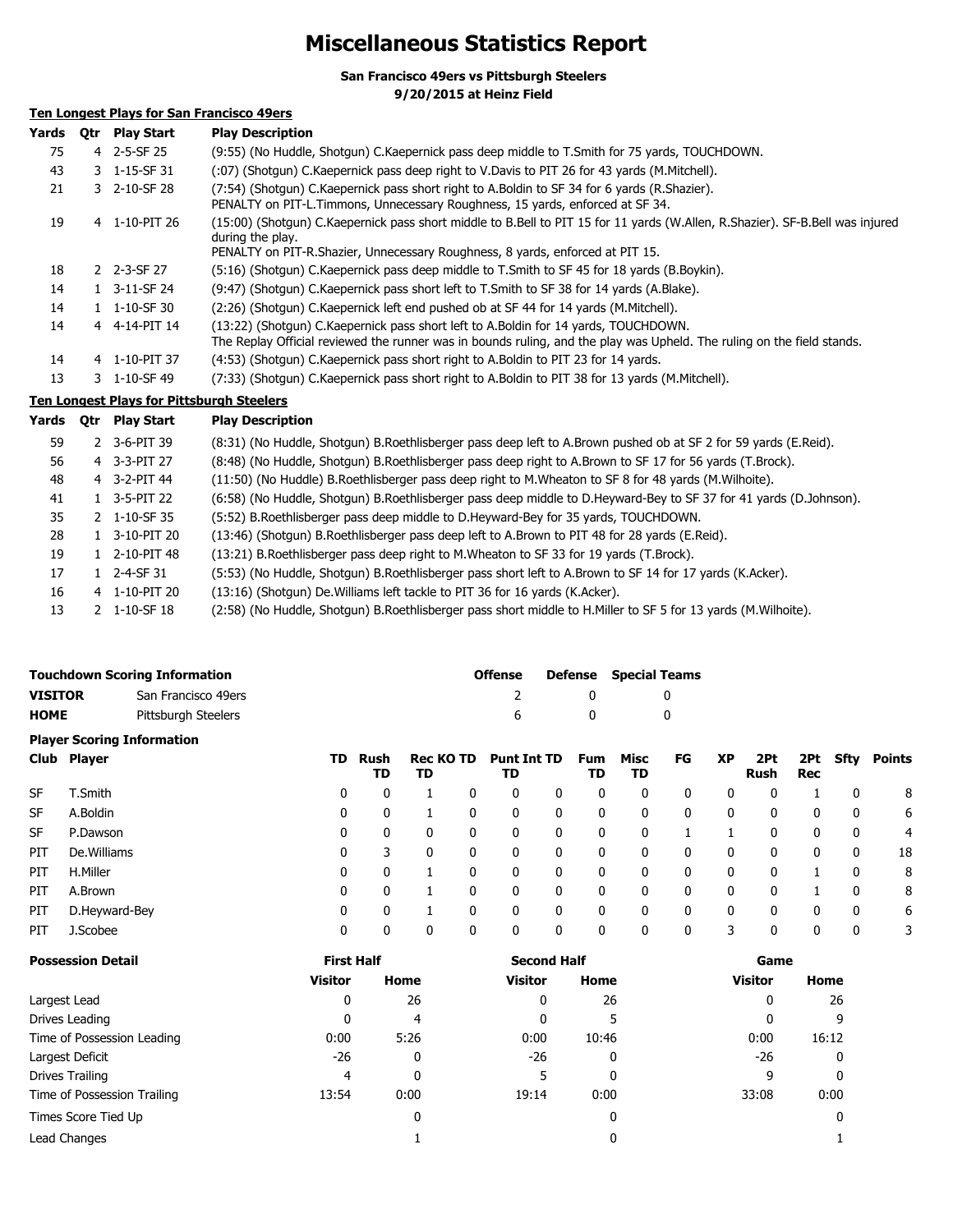### **Playtime Percentage**

*Percent of playtime per player on offense, defense and special teams*

|                 |           | <b>San Francisco 49ers</b> |           | <b>Pittsburgh Steelers</b> |     |                         |           |                |         |    |         |                      |       |
|-----------------|-----------|----------------------------|-----------|----------------------------|-----|-------------------------|-----------|----------------|---------|----|---------|----------------------|-------|
|                 |           | <b>Offense</b>             | Defense   | <b>Special Teams</b>       |     |                         |           | <b>Offense</b> |         |    | Defense | <b>Special Teams</b> |       |
| E Pears         | Τ         | 86 100%                    |           | 2                          | 8%  | R Foster                | G         |                | 56 100% |    |         | 4                    | 17%   |
| J Staley        | Т         | 86 100%                    |           | 2                          | 8%  | D DeCastro              | G         |                | 56 100% |    |         | 4                    | 17%   |
| A Boone         | G         | 86 100%                    |           | 2                          |     | 8% K Beachum            | T         |                | 56 100% |    |         | 4                    | 17%   |
| J Devey         | G         | 86 100%                    |           | 2                          |     | 8% C Wallace            | C         |                | 56 100% |    |         |                      |       |
| M Martin        | C         | 86 100%                    |           |                            |     | M Gilbert               | Τ         | 52             | 93%     |    |         | 4                    | 17%   |
| C Kaepernick    | QB        | 86 100%                    |           |                            |     | D Williams              | <b>RB</b> | 52             | 93%     |    |         | 1                    | 4%    |
| V Davis         | TE        | 81 94%                     |           |                            |     | <b>B</b> Roethlisberger | QB        | 52             | 93%     |    |         |                      |       |
| A Boldin        | <b>WR</b> | 90%<br>77                  |           |                            |     | A Brown                 | <b>WR</b> | 51             | 91%     |    |         | 5                    | 21%   |
| T Smith         | <b>WR</b> | 53%<br>46                  |           |                            |     | M Wheaton               | <b>WR</b> | 51             | 91%     |    |         | 1                    | 4%    |
| G Celek         | TE        | 51%<br>44                  |           | 11                         | 46% | H Miller                | TE        | 47             | 84%     |    |         | 1                    | 4%    |
| C Hyde          | <b>RB</b> | 49%<br>42                  |           |                            |     | D Heyward-Bey           | <b>WR</b> | 45             | 80%     |    |         | 5                    | 21%   |
| M Davis         | RB        | 47%<br>40                  |           |                            |     | M Spaeth                | TE        | 17             | 30%     |    |         | 11                   | 46%   |
| Q Patton        | <b>WR</b> | 38%<br>33                  |           | 15                         | 62% | R Nix                   | FB        | 8              | 14%     |    |         | 10                   | 42%   |
| V McDonald      | TE        | 20%<br>17                  |           | 4                          | 17% | W Johnson               | FB        | 5              | 9%      |    |         | 11                   | 46%   |
| <b>B</b> Bell   | <b>TE</b> | 20%<br>17                  |           |                            |     | J Todman                | RB        | 4              | 7%      |    |         | 10                   | 42%   |
| D White         | <b>WR</b> | 19%<br>16                  |           | 8                          | 33% | A Villanueva            | T.        | 4              | 7%      |    |         | 5                    | 21%   |
| <b>B</b> Miller | FB        | 15%<br>13                  |           | 19                         | 79% | M Vick                  | QB        | 4              | 7%      |    |         |                      |       |
| J Hayne         | <b>RB</b> | 5%<br>4                    |           | 2                          | 8%  | W Allen                 | SS        |                |         |    | 86 100% | 6                    | 25%   |
| E Reid          | <b>FS</b> |                            | 56 100%   | 8                          | 33% | L Timmons               | LB        |                |         |    | 86 100% | 2                    | 8%    |
| K Acker         | CВ        |                            | 56 100%   | 8                          | 33% | W Gay                   | CB        |                |         | 83 | 97%     | 2                    | 8%    |
| A Bethea        | SS        |                            | 56 100%   | 4                          | 17% | M Mitchell              | <b>FS</b> |                |         | 83 | 97%     | 2                    | 8%    |
| T Brock         | CB        |                            | 55<br>98% | 4                          | 17% | A Blake                 | CB        |                |         | 74 | 86%     | 6                    | 25%   |
| N Bowman        | LB        |                            | 52<br>93% | 4                          | 17% | S Tuitt                 | DE        |                |         | 70 | 81%     | 5                    | 21%   |
| M Wilhoite      | LB        |                            | 48<br>86% | 9                          | 38% | R Shazier               | LB        |                |         | 70 | 81%     | 1                    | 4%    |
| I Williams      | NΤ        |                            | 40<br>71% | 4                          | 17% | C Heyward               | DE        |                |         | 64 | 74%     | 6                    | 25%   |
| A Brooks        | LB        |                            | 71%<br>40 | 4                          | 17% | <b>B</b> Dupree         | LB        |                |         | 48 | 56%     | 4                    | 17%   |
| <b>G</b> Dorsey | DT        |                            | 40<br>71% | 4                          | 17% | J Harrison              | LB        |                |         | 47 | 55%     | 2                    | 8%    |
| A Lynch         | LB        |                            | 66%<br>37 | 3                          | 12% | J Jones                 | LB        |                |         | 39 | 45%     | 8                    | 33%   |
| Q Dial          | DT        |                            | 54%<br>30 | 5                          | 21% | A Moats                 | LB        |                |         | 38 | 44%     |                      |       |
| J Ward          | FS        |                            | 27 48%    | 11                         | 46% | R Cockrell              | <b>CB</b> |                |         |    | 37 43%  | 6                    | 25%   |
| D Johnson       | CB        |                            | 30%<br>17 | 18                         | 75% | S McLendon              | <b>NT</b> |                |         | 37 | 43%     | 2                    | $8\%$ |
| C Carradine     | DT        |                            | 29%<br>16 |                            |     | C Thomas                | DE        |                |         | 29 | 34%     | 1                    | 4%    |
| A Armstead      | DT        |                            | 25%<br>14 |                            |     |                         | NT        |                |         |    | 26%     |                      | 4%    |
| J Tartt         | SS        |                            | 18%<br>10 | 15                         | 62% | D McCullers             |           |                |         | 22 |         | 1                    |       |
| T Jerod-Eddie   | DT        |                            | 18%<br>10 | 10                         | 42% | S Spence                | LB        |                |         | 16 | 19%     | 17                   | 71%   |
| E Harold        | LB        |                            | 14%<br>8  | 11                         | 46% | <b>B</b> Boykin         | <b>CB</b> |                |         | 9  | 10%     | 3                    | 12%   |
| S Skov          | LB        |                            | 7%<br>4   | 18                         | 75% | V Williams              | LB        |                |         | 3  | 3%      | 17                   | 71%   |
| L McCray        | SS        |                            |           | 18                         | 75% | T Garvin                | LB        |                |         | 3  | 3%      | 17                   | 71%   |
| N Bellore       | LB        |                            |           | 18                         | 75% | R Golden                | <b>FS</b> |                |         |    |         | 17                   | 71%   |
| <b>B</b> Pinion | P         |                            |           | 10                         | 42% | R Ventrone              | SS        |                |         |    |         | 17                   | 71%   |
| K Nelson        | LS        |                            |           | 6                          | 25% | S Thomas                | SS        |                |         |    |         | 16                   | 67%   |

K Reaser  $\,$  CB  $\,$  3  $\,$  12% J Scobee  $\,$  K  $\,$   $\,$  11  $\,$  46%  $\,$ 

P Dawson K

2 8% G Warren LS LS 7 29%

J Berry P 7 29% D Archer RB 4 17%